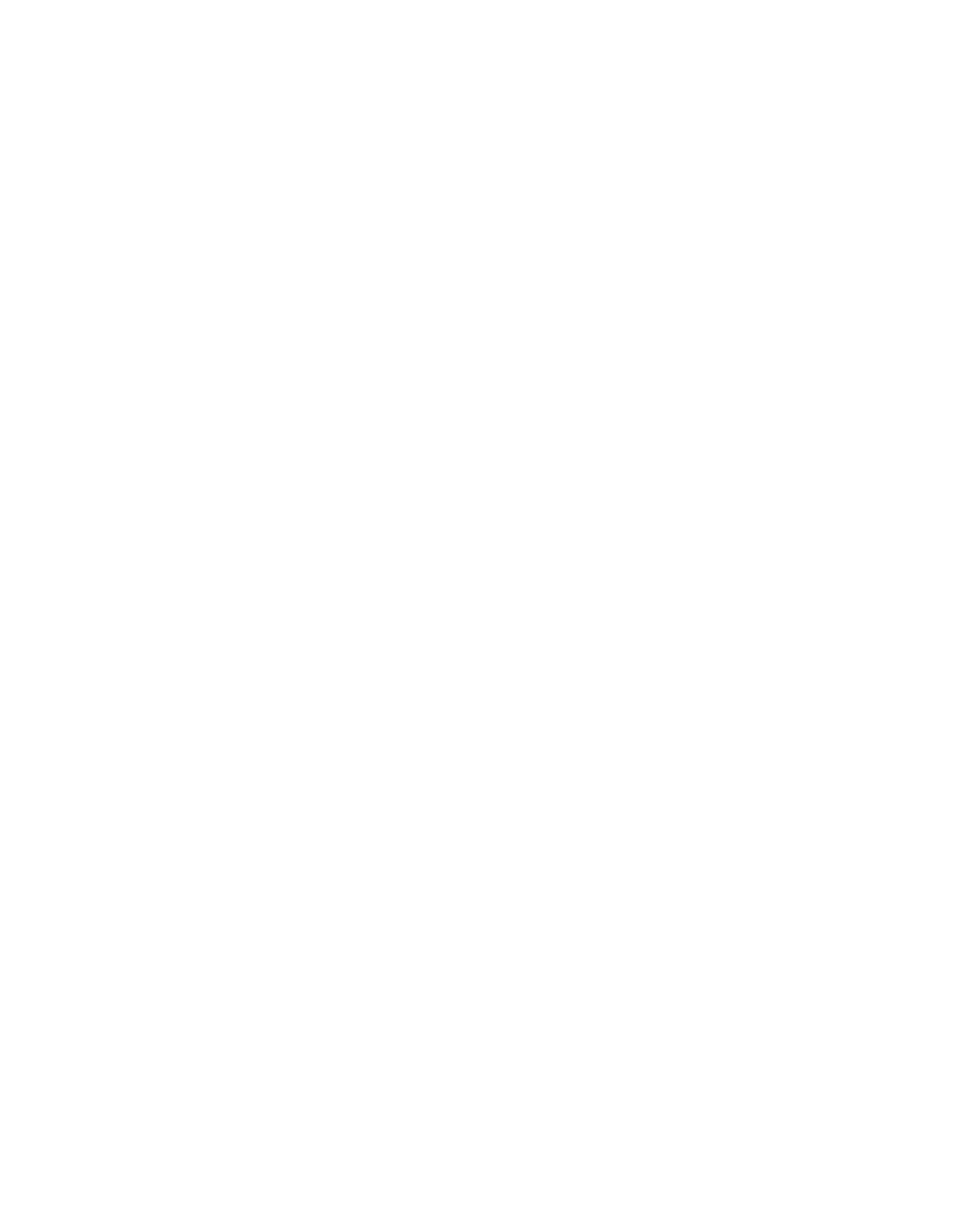# **ORGANIC CERTIFICATION STATUS**

# **How does the contract address organic certification and enforcement?**

# Evidence of Organic Certification

Nearly every organic contract requires the farmer to provide evidence that the farm operation has obtained federal organic certification under National Organic Program (NOP) regulations. The contract might state that the farmer must provide the buyer with proof of certification by a particular time, such as prior to beginning production, prior to harvest, or prior to making delivery of the organic commodity under contract. The contract might even state that the buyer is not required to pay for the commodity until the buyer receives proof of organic certification.

#### Organic Certifier Requirements

Furthermore, the contract might include requirements relating to the farm's Accredited Certifying Agent (ACA or organic certifier). For example, the buyer might require the farmer to use a specific organic certifier. If you have a good relationship with an organic certifier who is not specified in the contract, you may wish to negotiate the ability to use your current certifier. However, buyers may have a valid reason to require a specific certifier, such as the need for a certifier authorized to issue international organic certifications.

#### Status of Organic Certification

The contract might also address changes in the farm's organic certification status. For example, a contract might require the farmer to notify the buyer of any change in the farm's status. If your contract has such a requirement, be sure you understand all of the types of actions the buyer would consider to be a change in status that you would be expected to report. For example, must you report complaints, investigations, noncompliance notices, proposed suspensions or revocations, mediations, or appeals? Or would you only need to report an actual suspension or revocation?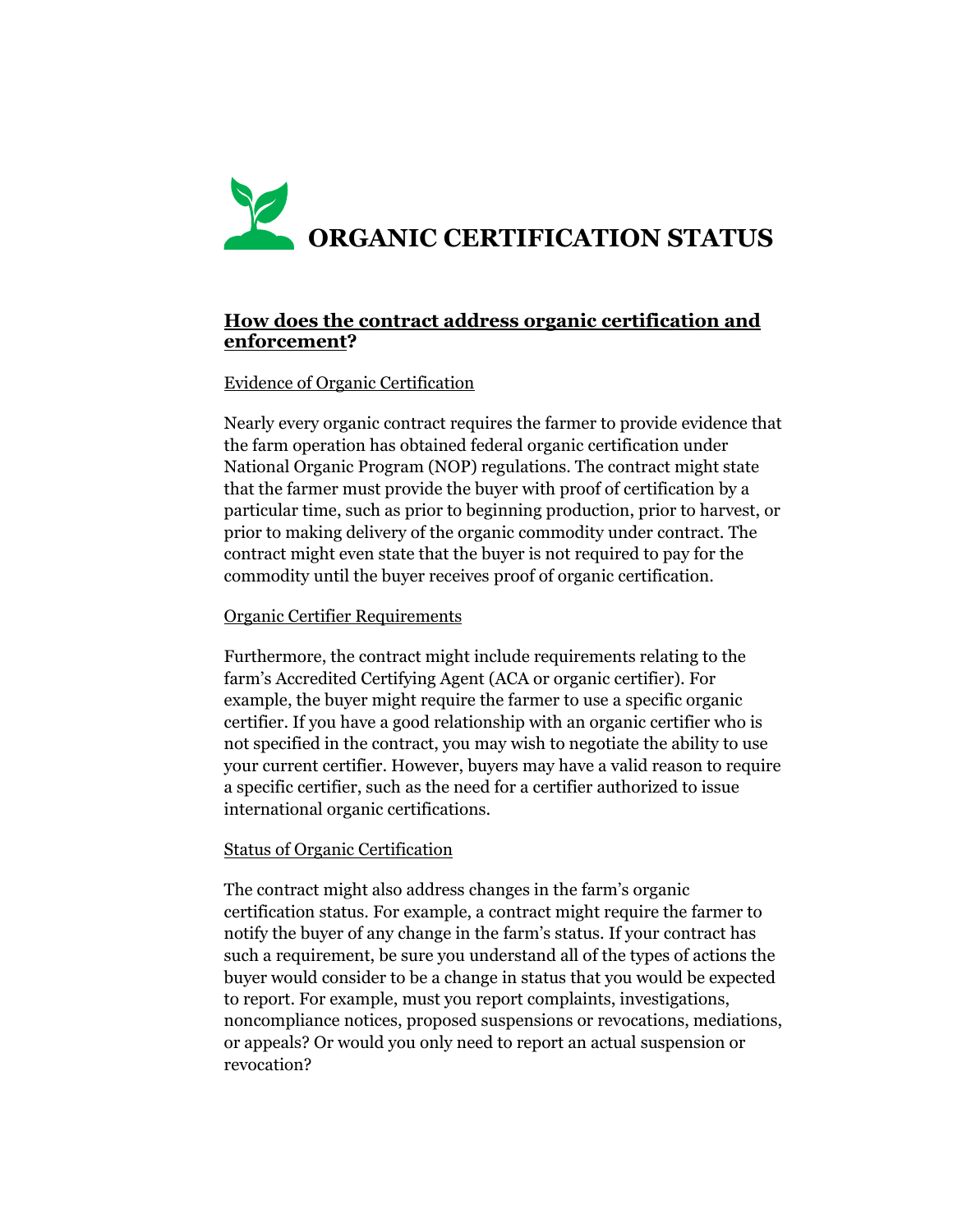Example: Buyer Termination Due to Investigation Provision

Buyer may cancel the Agreement if any part of Seller's organic operation is under investigation for non-compliance.



It is preferable to avoid contract provisions allowing the buyer to terminate the contract if NOP merely investigates your farm for noncompliance. Farmers cannot control whether they become subject to certifier or NOP investigation; a mistaken impression or false report could potentially trigger an investigation. Even after receiving a notice of proposed suspension or appeal, farmers have the right to request mediation and/or appeal.<sup>1</sup> Under current law, participating in both the mediation process and the appeals process stops the proposed suspension or revocation from becoming final until those processes are completed.<sup>2</sup> Thus, a noncompliance investigation—or even a proposed suspension could end up being resolved between an organic farmer, certifier, and the NOP without changing the organic status of the product under contract.

Additionally, an investigation of part of your farm might not even affect the organic product under contract if the investigation relates to a different product entirely, or a portion of your production that is not needed to fulfill the contract.

# **Beware of broad termination rights related to organic principles.**

Watch out for contract language giving the buyer broad rights to terminate the contract if you "act inconsistently with organic production principles" or something similar. "Organic production principles" appear to be broader than the actual NOP regulations, and such a provision would therefore potentially allow the buyer to terminate the contract even if you were in full compliance with the NOP regulations.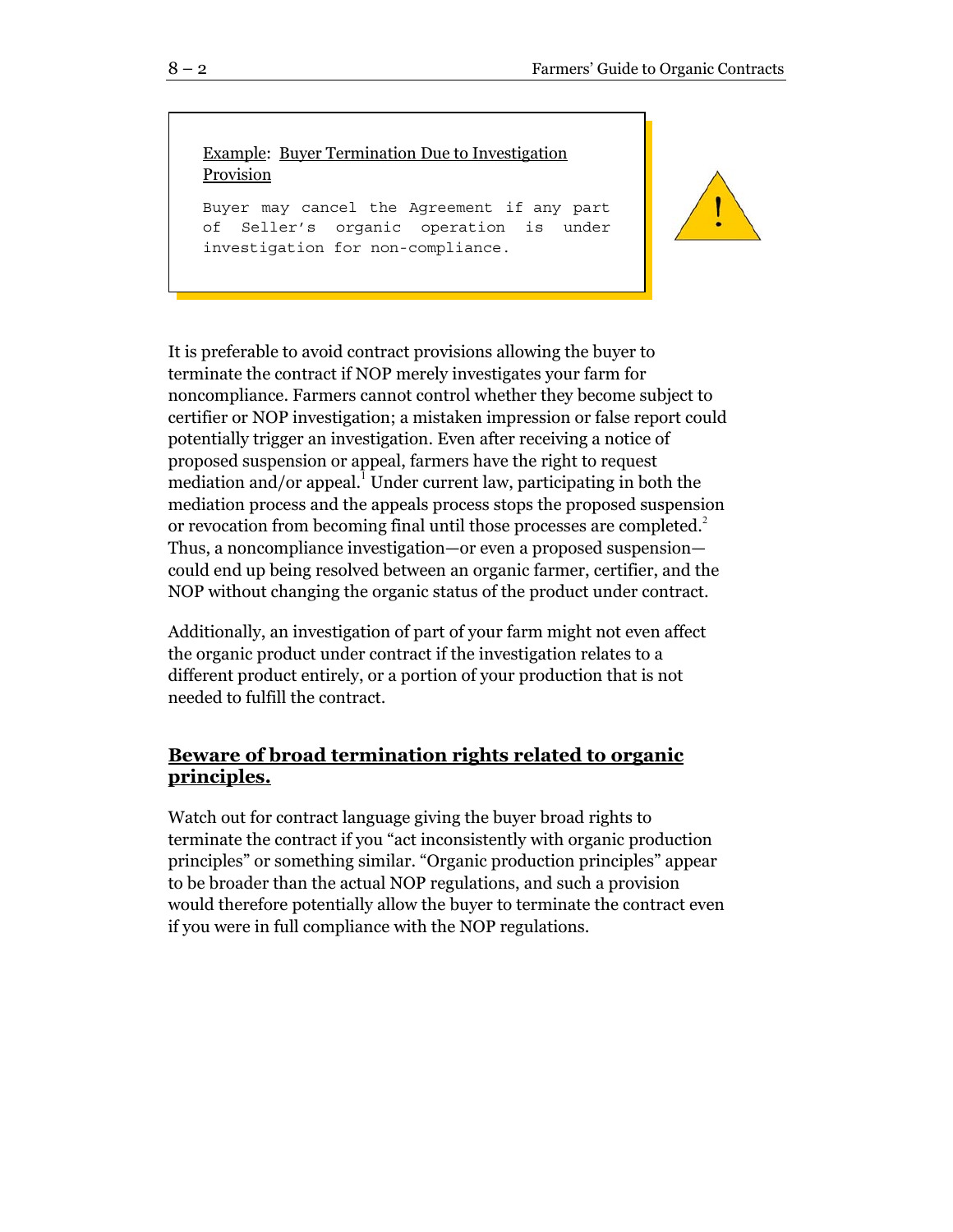

Example: Buyer Termination Due to Noncompliance with Organic Principles Provision

Buyer may cancel the Agreement if Seller is involved in any activity inconsistent with the principles underlying organic production, or if such activity is the subject of publicity (including via electronic media).

The language in the example above is much broader than necessary to protect an organic buyer's interest. A narrower provision, perhaps allowing termination upon suspension or revocation of certification, would protect the buyer while not allowing unjustified or premature termination. Language requiring the farmer to provide notification of a noncompliance investigation would not be unreasonable, provided that the buyer cannot terminate the agreement if the farmer provides adequate assurance that the organic contract will be fulfilled.<sup>3</sup>

#### Example: Buyer Rights Upon Investigation or Revocation/Suspension of Organic Certification

Buyer may terminate the contract if the organic crop under contract is subject to suspension or revocation of organic certification. Producer agrees to notify Buyer of any investigation or notice of noncompliance with NOP regulations; however, Buyer may not terminate the contract solely due to investigation or notice of proposed suspension/revocation if Producer provides adequate assurance that Producer will be able to fulfill the contract by providing a certified organic crop meeting contract specifications.

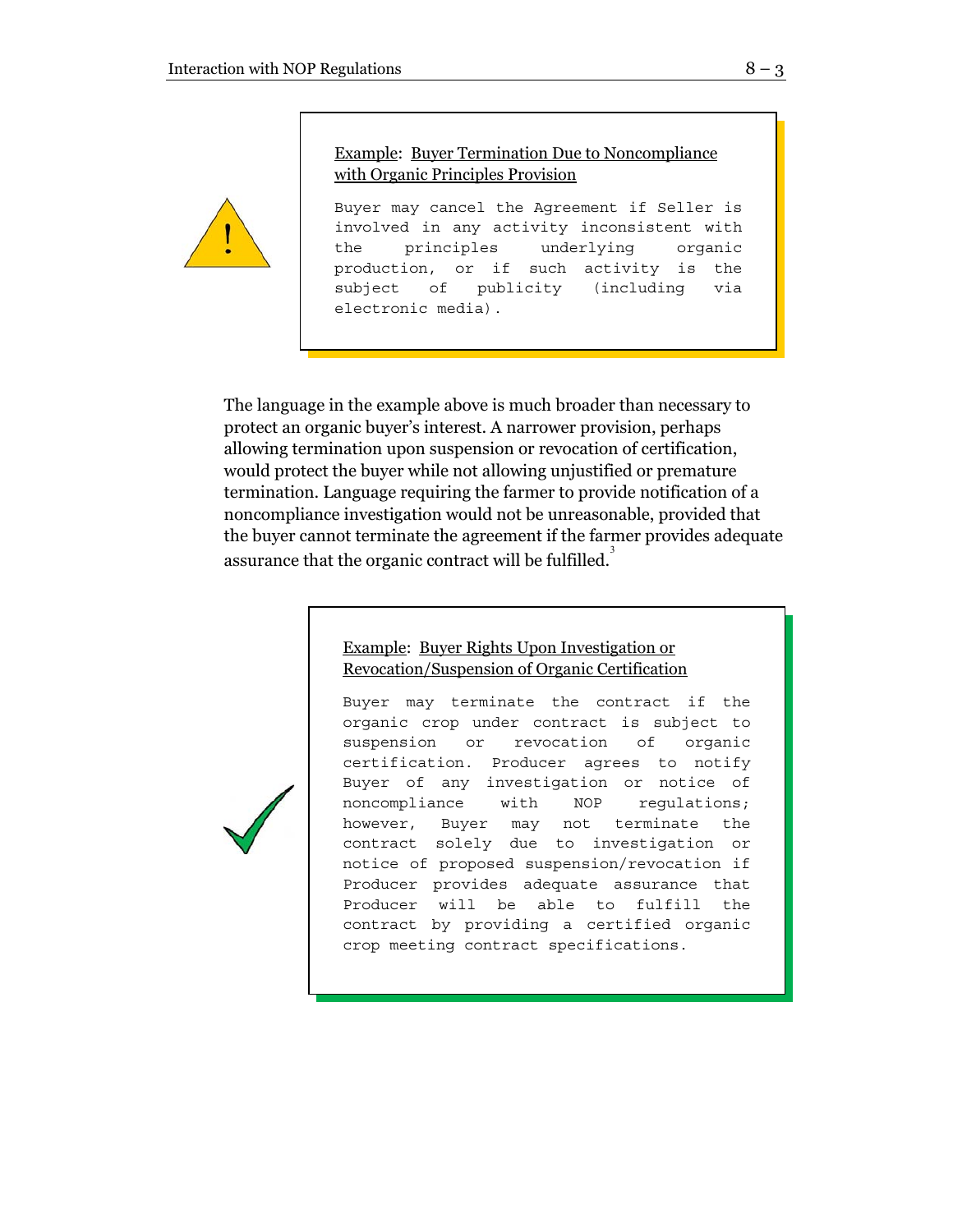# **PROHIBITED SUBSTANCES AND GMOS**

# **How does the contract address pesticide residues and other prohibited substances?**

# NOP Regulations on Prohibited Substances

Although the NOP regulations state that farm products cannot be sold as organic if residues of pesticides or prohibited substances exceed five percent of U.S. Environmental Protection Agency (EPA) tolerances, the NOP regulations do not mandate regular testing for these substances.<sup>4</sup> Instead, organic certifiers may test if there is reason to believe that an organic product or input has come into contact with a prohibited substance or has been produced using excluded methods (such as genetically modified organisms  $(GMOs)$ ).<sup>5</sup>

Prohibited substances are typically synthetic substances, although some natural substances are also prohibited. $^6$  (GMOs are also prohibited, as discussed in the next section, but the NOP regulations refer to GMOs as "excluded methods" rather than "prohibited substances.")<sup>7</sup> The "National List" is the portion of the NOP regulations that lists particular allowed and prohibited materials.<sup>8</sup> All synthetic materials are prohibited for organic crop and livestock production unless they are specifically approved by NOP and appear on the National List. All natural products are allowed, unless they are specifically prohibited and appear on the National List.

#### Testing Requirements Beyond NOP Regulations

If the contract requires that your organic commodity be tested for pesticides or other prohibited substances, know that this is a requirement that goes beyond the NOP requirements. If your contract requires testing, keep these considerations in mind (as discussed in more detail in Chapter 6, pages 6–20 through 6–24):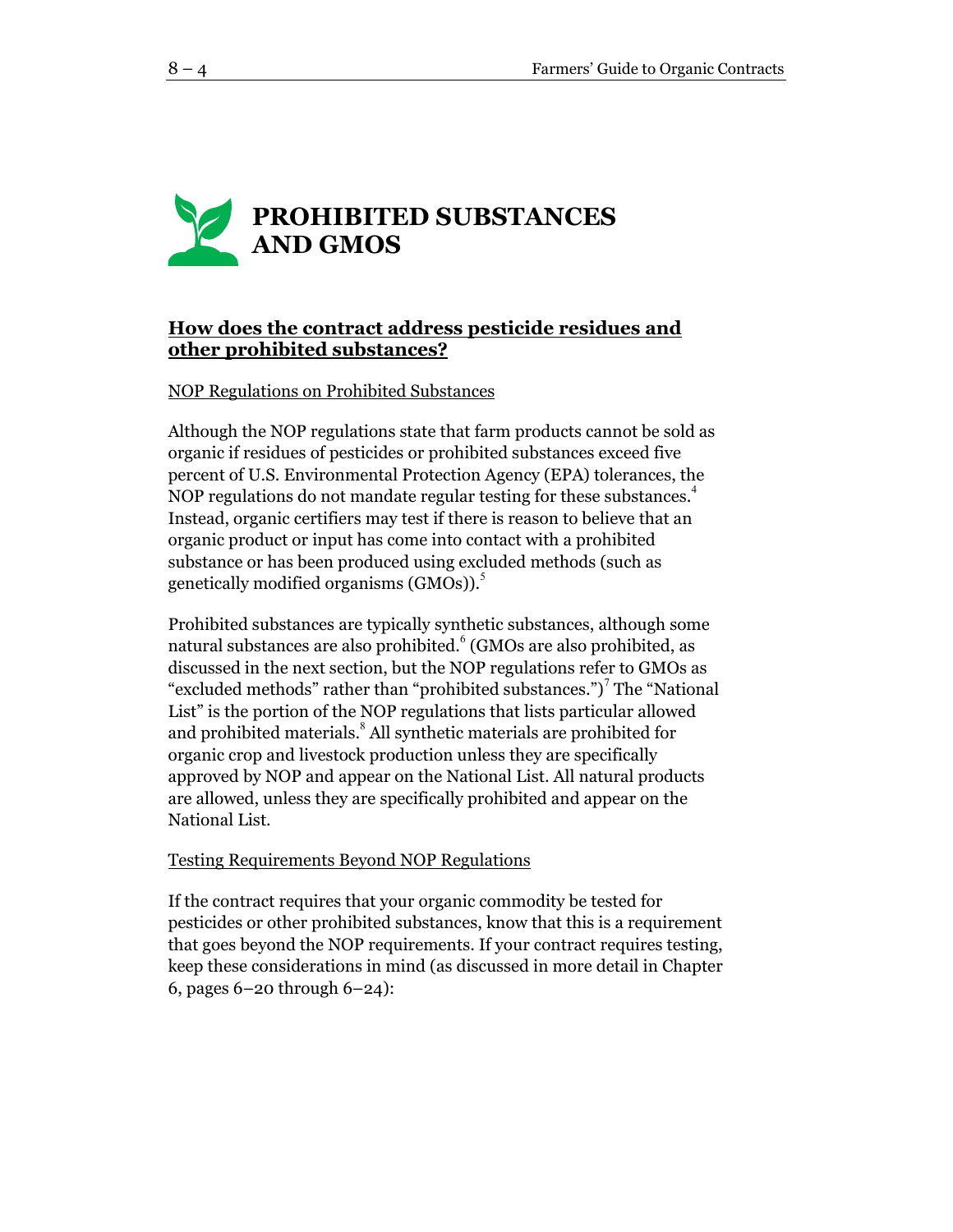- − Who will pay for the initial testing? (Ideally, the buyer.)
- − Who will conduct the test? Will it be a specially qualified individual? Is there a testing protocol? (Ideally, a qualified individual with a testing protocol.)
- − When will the test be conducted? Prior to shipment, upon delivery, or after processing? (Ideally, prior to shipping or immediately upon delivery.)
- − Where will the test be conducted? In the field, at the buyer's facility, in a sterile environment, or in a laboratory? (Ideally, in a sterile environment or in a lab.)
- − What are the test criteria? What is the test measuring? What is the rejection level? (Ideally, the contract should state a specific rejection level for any testing.)
- − Can you dispute a test result you disagree with and, if so, how? Can you get an independent test, and/or a laboratory test? Who will pay for any additional testing? (Ideally, the contract should include a dispute resolution mechanism that includes independent testing paid for at least in part by the buyer.)
- − Will you have access to the test samples? (Ideally, yes.)

# Keep Your Own Samples

Consider keeping duplicates of any samples you send to the buyer, and, in addition, including language in the contract allowing you access to any samples tested by the buyer.

# Beware of Contract Prohibitions on "All Synthetics"

Some organic contracts will prohibit all synthetic herbicides, vaccines, antibiotics, hormones, and other substances. Keep in mind that the NOP regulations allow some synthetics in organic production (those that appear on the National List). If your contract has a blanket prohibition on synthetics or chemicals, you should double-check your inputs to make sure they are both approved for organic production and are also nonsynthetic. If you cannot easily do without a particular NOP-approved synthetic, consider negotiating a specific exception for that substance.

# **How does the contract handle GMOs?**

Genetically modified organisms (GMOs) pose a serious threat to farmers who grow organic crops for which there is a GMO equivalent. Although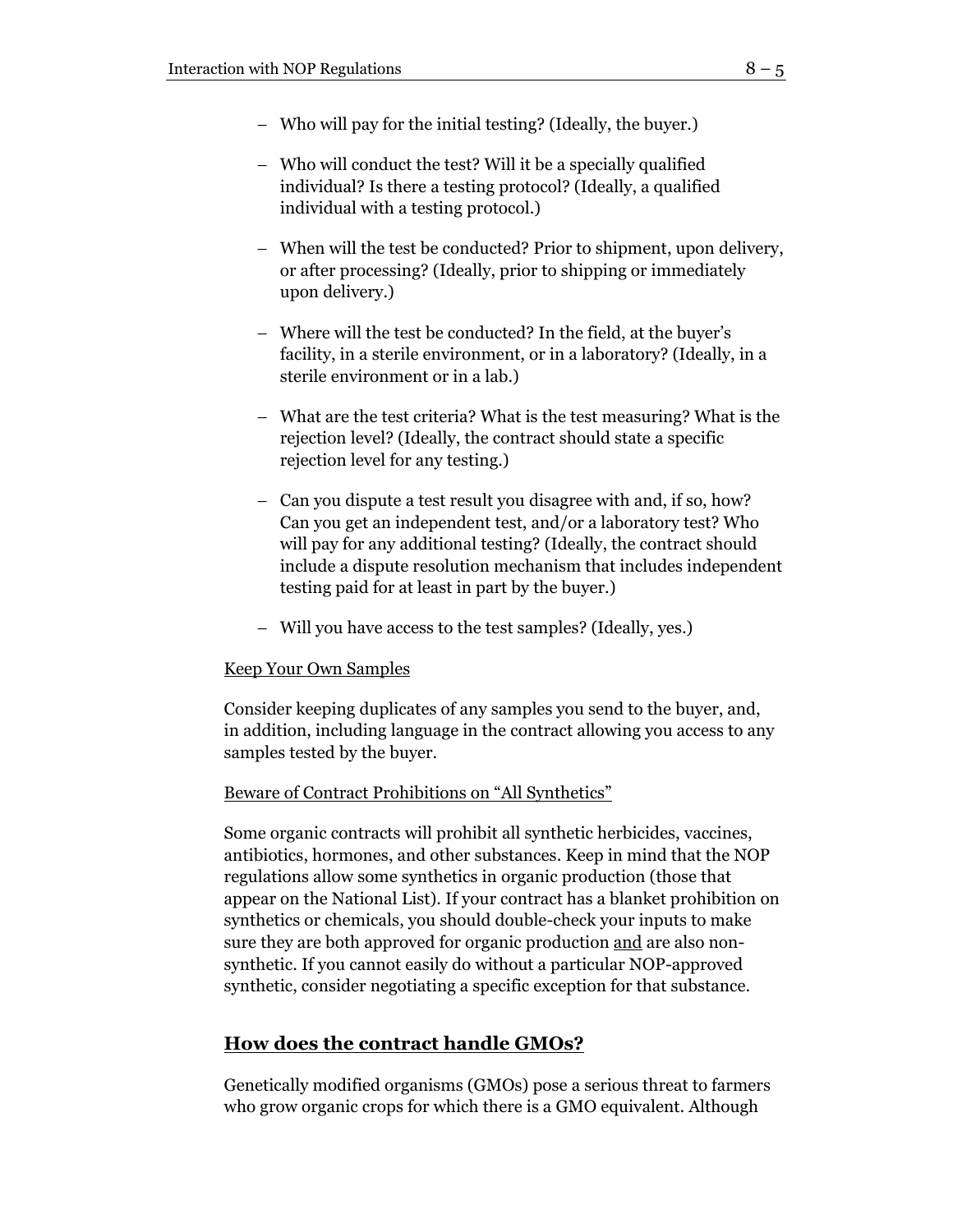there are many steps farmers can take to reduce their risk of GMO contamination, it is almost impossible to guarantee that a crop is 100 percent GMO-free. This is especially true for farmers who grow organic corn or organic soybeans, because the GMO varieties of these crops are so prevalent. Currently, the U.S. Department of Agriculture (USDA) has approved over 15 types of GMO crops that may be planted without governmental oversight. These include corn, sweet corn, soybeans, canola, cotton, flax, alfalfa, sugar beets, tobacco, potatoes, squash, papaya, linseed, rice, plums, and tomatoes. <sup>9</sup> GMO wheat is not approved for planting as of the date this guide was written, but it has been approved for trial plots.

#### NOP Regulations on GMOs (Mere Presence Not Prohibited)

Federal organic regulations do not require that certified organic farm products be entirely free of GMOs. The regulations simply prohibit the use of GMOs in organic production.<sup>10</sup> Organic farmers are required to create appropriate buffer zones and adopt appropriate handling practices to protect the crop from contamination.<sup>11</sup> Nonetheless, if drift from a neighboring farm introduces GMOs to your organic crop, your crop can still be certified organic—as long as you fulfilled all of the other organic requirements. Similarly, if a truckload of certified organic soybeans produced in compliance with the organic rules tests positive for the presence of GMOs, the status of the soybeans' organic certification remains unchanged.

Although a farm's organic certification is not at risk due to the mere presence of GMOs if organic practices have been followed, buyers may still expect 100 percent non-GMO compliance and reject your organic production if the certified organic commodity tests positive for any level of GMOs. Consequently, you may wish to consider the issues discussed below prior to signing an organic contract.

#### Does the Contract Address GMOs?

Farmers should know what their buyers' expectations are regarding the presence of GMOs in the organic product under contract. Accordingly, if your contract is silent on GMOs, make sure to ask about buyer expectations, and consider working with the buyer to fully describe the buyer's GMO-related expectations in the contract text.

An easy way to address GMOs without agreeing to specific anticontamination measures or testing protocols is to simply state that you will comply with the NOP regulations regarding GMOs. This language should reassure the buyer that you will not use GMO seed, that you will not feed GMO crops to organically managed animals, and that you will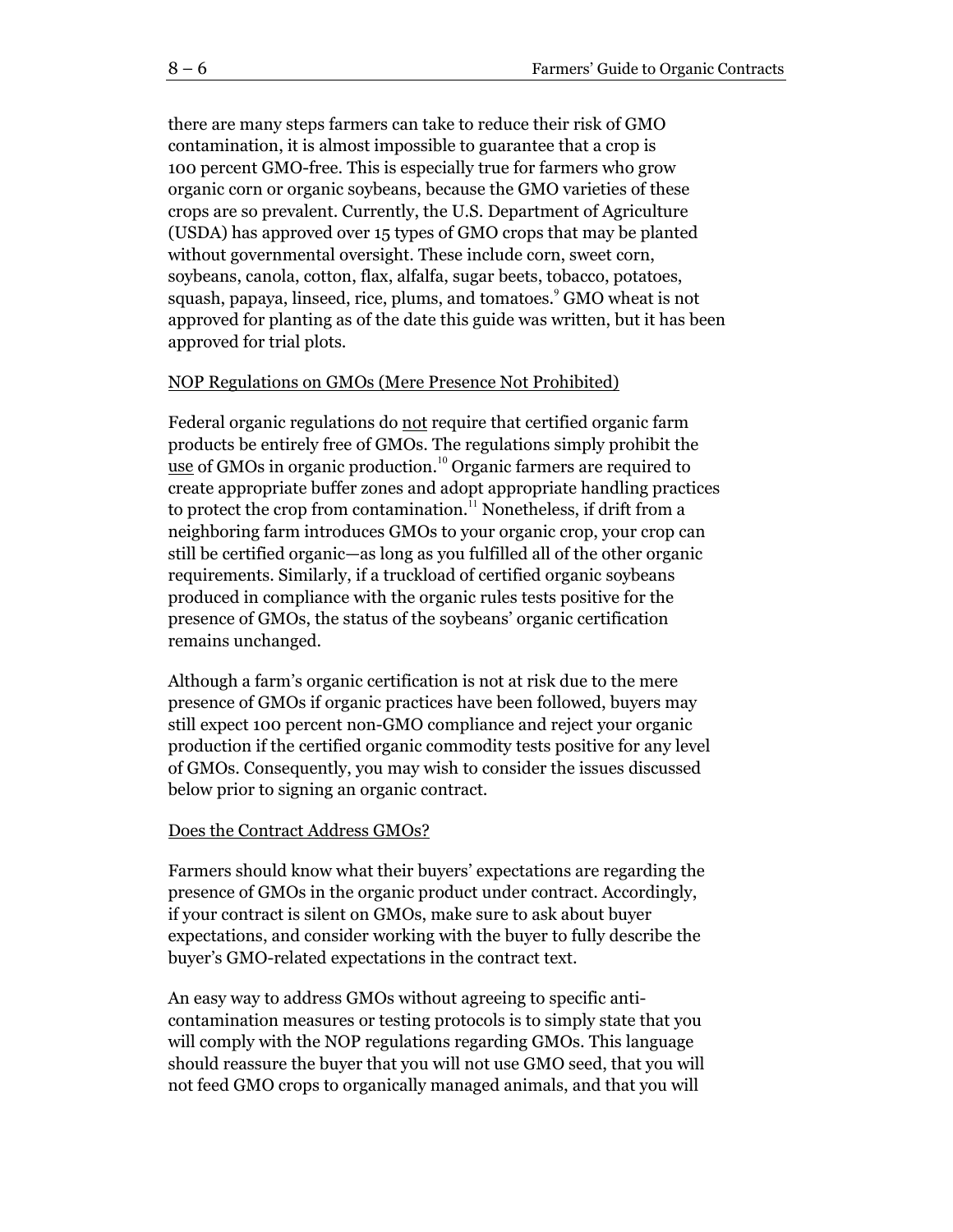take appropriate measures to prevent GMO contamination as detailed in your Organic System Plan.

> Good Example: Compliance with NOP Regulations on GMOs Provision

Seller and Buyer agree that all measures taken by Seller related to genetically modified organisms (GMOs) will comply with the federal organic regulations regarding organic production (the NOP regulations).

#### Does the Contract Set a GMO Rejection Level?

If you discover your buyer does have expectations about the presence of GMOs or GMO levels, your organic contract should state the GMO rejection level or range. The "rejection level" is the percentage of GMOs present in your organic commodity that will trigger rejection of your shipment. This is critical information, because if the contract prohibits GMOs but does not state a rejection level, the buyer could reject your shipment if it has even a tiny presence of GMOs.

#### GMO-Free Standards

With the rise of GMOs in the United States since the late 1990s, it is increasingly difficult for organic farmers to maintain 100 percent GMOfree products,<sup>12</sup> especially after an organic commodity has been exposed to potential GMO contamination during transportation and delivery. Due to this difficulty, farmers should be cautious about representing that their contracted organic commodities are 100 percent GMO-free.

There is no legal standard for the meaning of "GMO-free" in the United States. "Certified organic" status is the only legal standard that prohibits the use of GMOs in the production process. However, the U.S. market's rejection level for "GMO-free" commodities is often considered to be .9 percent, based on the level for mandatory GMO labeling in the European Union.

Some buyers, having experienced difficulty obtaining 100 percent GMOfree farm products, will agree to pay a premium for organic commodities that are entirely free from the presence of GMOs. Consider negotiating a GMO-free premium structure with your buyer if you are absolutely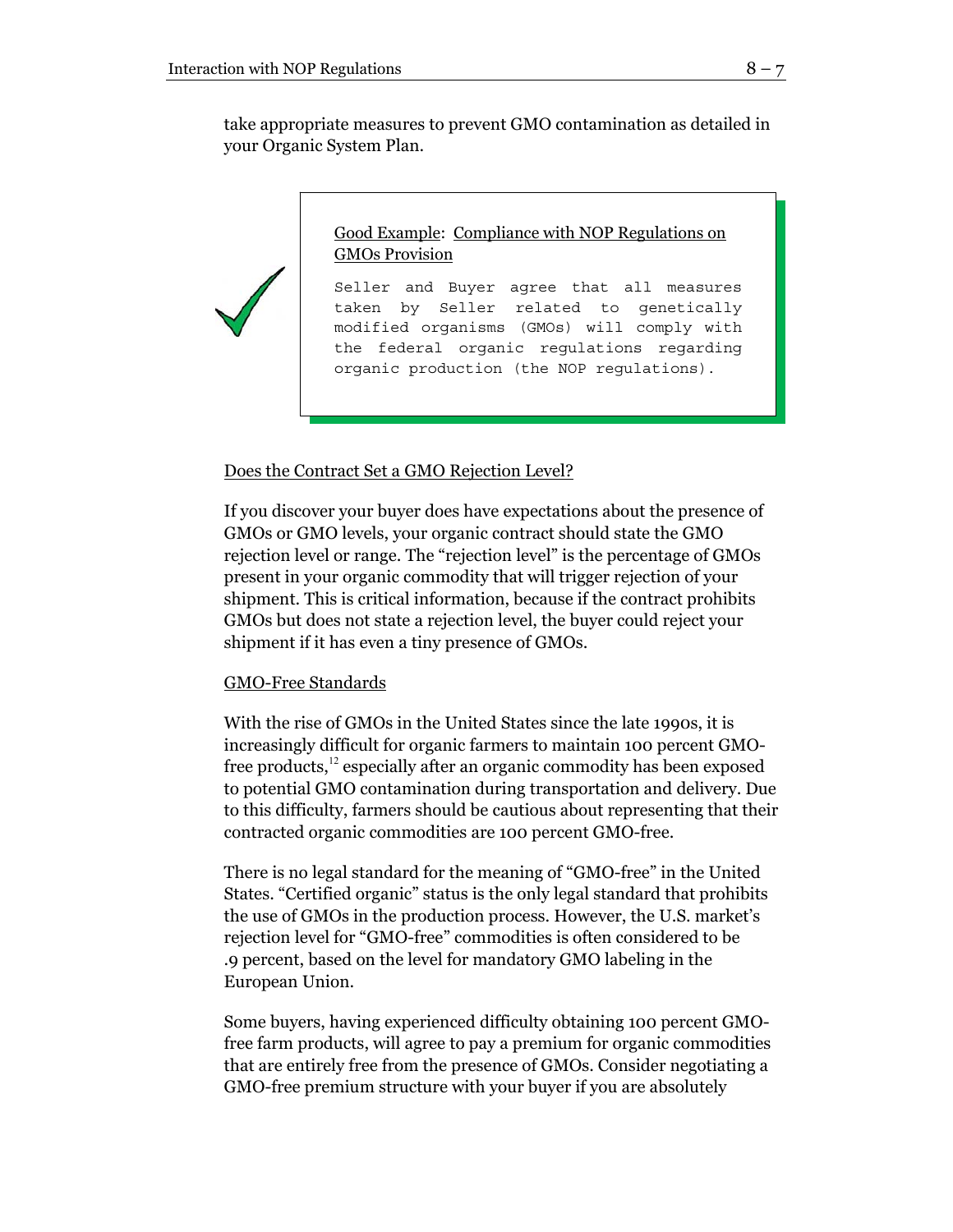confident that you can provide GMO-free crops or livestock—or if you are willing to risk rejection based on the unintended presence of GMOs.

#### Does the Contract Require Measures to Prevent GMO Contamination?

If your contract calls for measures to prevent GMO contamination in addition to those set forth in your Organic System Plan, make sure the anti-contamination measures are feasible and that you can afford the time and money required to carry out those measures. Please see pages 8–11 through 8–13 of this chapter for a discussion of anti-contamination measures and corresponding contract considerations in the transportation context.

#### Does the Contract Require GMO Testing?

Some organic buyers require that organic farm products be tested for the presence of GMOs.

• *Types of GMO Tests* 

The first consideration to discuss with the buyer is what type of GMO test will be conducted. There are two major types of GMO tests.<sup>13</sup> The first is known as a "strip test" that can be used in a field setting to immediately detect the presence of modified DNA. Strip tests allow rapid, on-site results, but can produce false positives and cannot detect the precise percentage of GMOs in a sample. Additionally, multiple strip tests could be required for the same commodity, because each test can only detect one out of the many types of genetic modifications that exist.

The second type of GMO test, the PCR (polymerase chain reaction) test, is much more precise than a strip test but must be conducted in a laboratory at a higher cost. The PCR test method is recognized as more sensitive and reliable than any other GMO test method, and it can determine the precise percentage of GMOs in a sample. Moreover, when proper protocols and samples are used, it is extremely rare for a PCR test to produce a false positive or false negative result. Thus, if accuracy is extremely important, the PCR test should be used instead of the strip test.

• *Questions to Ask About GMO Testing* 

You should discuss the following questions related to GMO testing with your buyer and consider including the details of the discussion in your contract: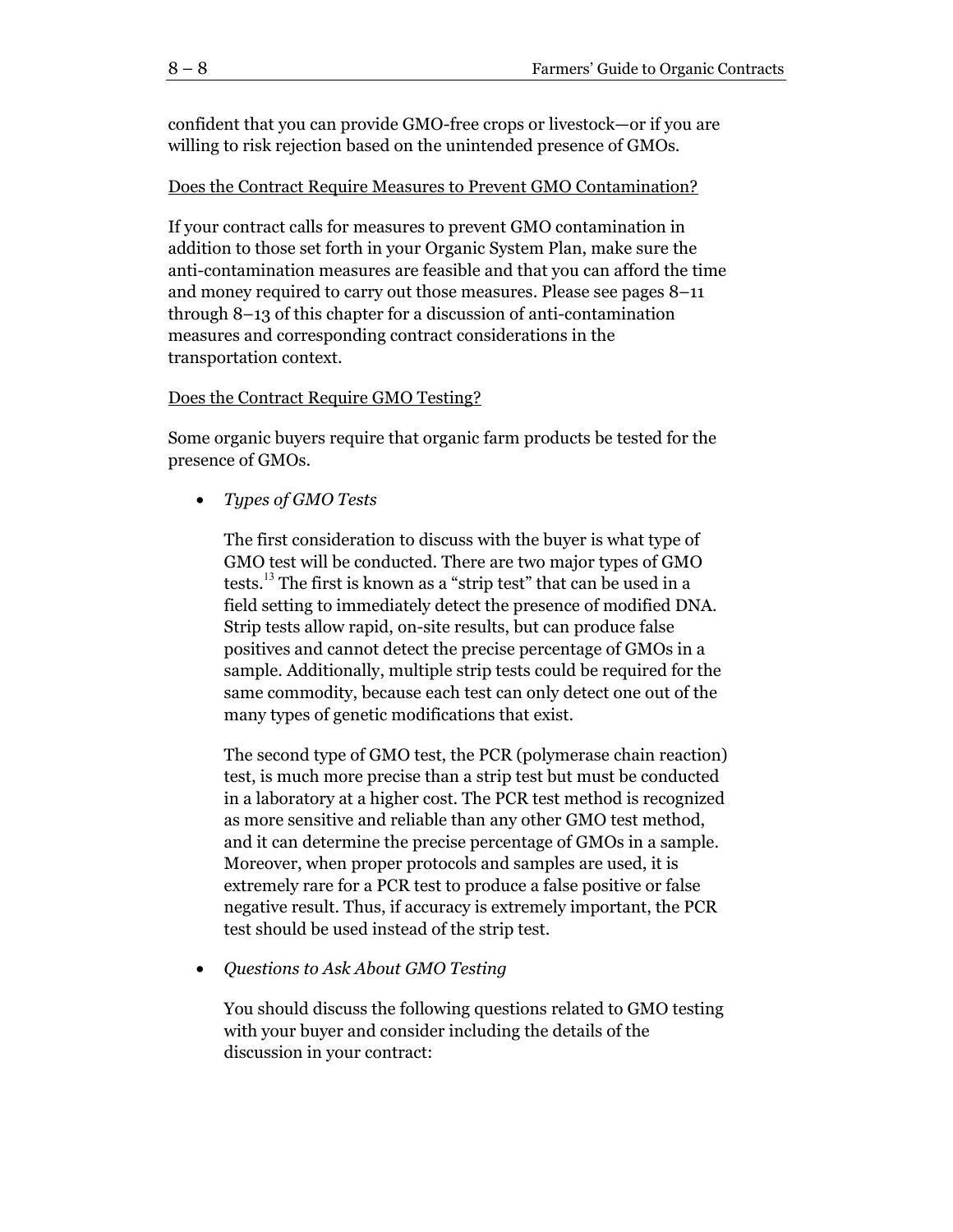- − Who will pay for the initial test (or tests)? (Ideally, the buyer.)
- − Who will conduct the test? Will it be a specially qualified individual? Is there a testing protocol? (Ideally, a qualified individual with a testing protocol.)
- − When will the test be conducted? Prior to shipment, upon delivery, or after processing? (Ideally, prior to shipment or immediately upon delivery.)
- − Where will the test be conducted? In the field, at the buyer's facility, in a sterile environment, or in a laboratory? (Ideally, in a sterile environment or in a lab.)
- − What are the test criteria? What will the test measure? What is the rejection level? (Ideally, the contract should state a specific rejection level for any testing.)
- − Can you can dispute a test result you disagree with and, if so, how? Can you get an independent test, and/or a laboratory test? Who will pay for any additional testing? (Ideally, the contract should include a dispute resolution mechanism that includes independent testing paid for at least in part by the buyer.)
- − Will you have access to the test samples? (Ideally, yes.)

You might also consider negotiating contract language calling for initial DNA strip tests, with PCR as a backup for any shipments that test positive for GMOs.



# Example: GMO Testing Provision

Organic product must test negative for GMOs. Product will be tested via "strip test" mechanism upon delivery. Shipments that test positive for the presence of GMOs will be re-tested once. Buyer shall bear the cost of these tests. Producer will be notified within one business day of any positive GMO tests. Producer may opt for a PCR test at Producer's expense; PCR results will be final.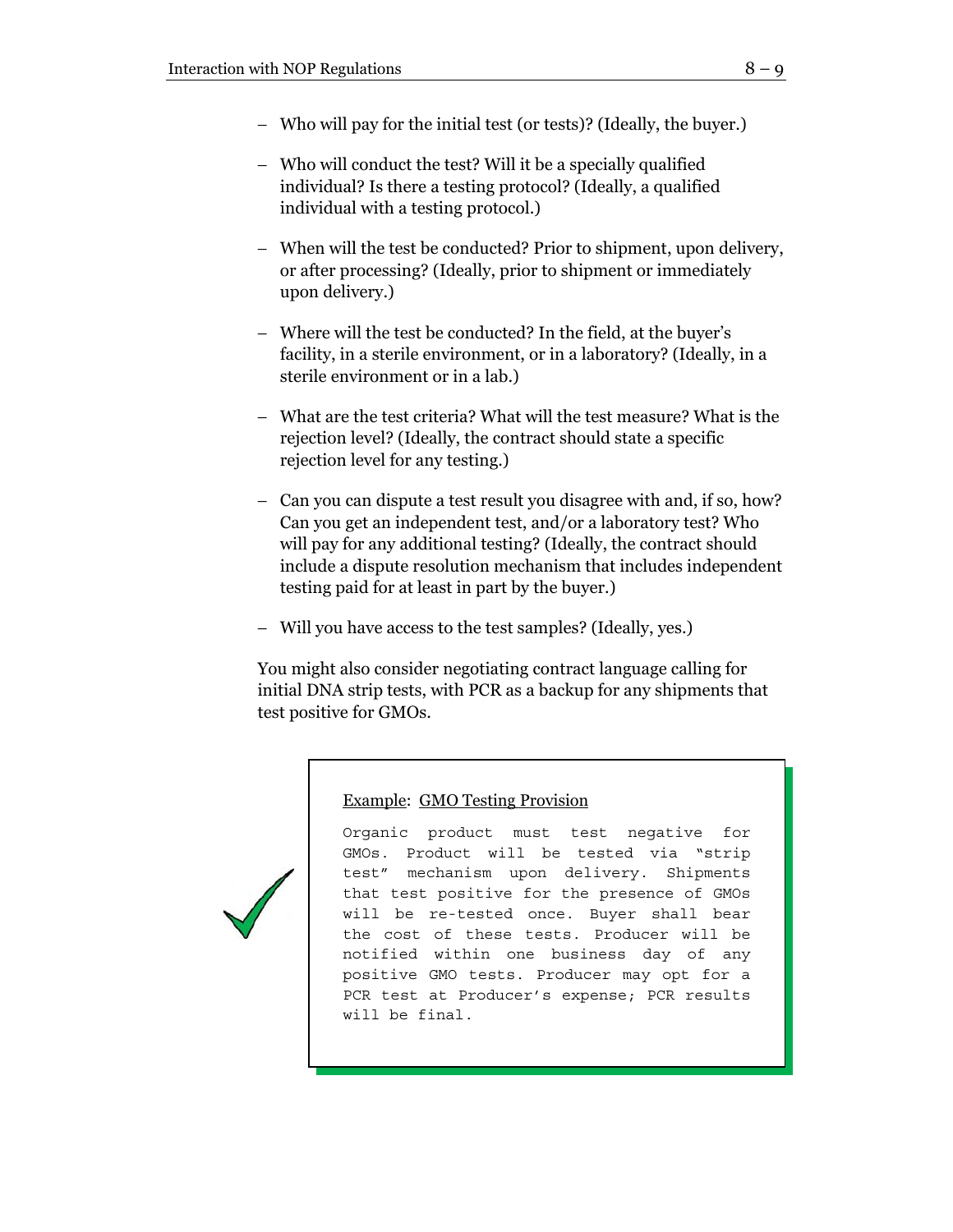# Does the Contract Require GMO-Free Documentation?

Instead of testing for GMOs, some organic contracts may require documentation of farmers' GMO-free production processes. For example, farmers could obtain verification from their seeds and planting stock suppliers affirming that each variety of seed and planting stock is not the product of genetic engineering or GMOs and has not been treated with synthetic materials prohibited by the NOP regulations. These verifications are generally signed by an authorized representative of the company selling the seed or planting stock.

#### GMO-Free Labeling and Certification

As consumers become more aware of GMO-related issues, some organic handlers are beginning to use "GMO-free" labeling as a marketing strategy. No state or federal government has enacted a GMO labeling law (although labeling bills have been introduced in Congress and in state legislatures nationwide) or even created a certification system for GMOfree products. Thus, while some organic food companies simply use a version of the words "GMO-free" on their packaging, some organizations have created private non-GMO certification programs to fill the labeling gap. Companies using either approach are likely to be even more interested in ensuring that farmers supply them with documentation that products supplied are GMO-free.

# **The Non-GMO Project**

The Non-GMO Project is a non-profit organization that has developed a process-based standard for verification of non-GMO status. Companies that achieve certification of their non-GMO status are allowed to use the Non-GMO Project label as a marketing tool. The Non-GMO Project verification system and certification is increasingly being required by larger organic buyers. For more information about the Non-GMO Project, see www.nongmoproject.org.



If your contract requires you to obtain a non-GMO certification in addition to organic certification, be sure to factor the time and cost of this additional certification into your calculation of what you are likely to earn under the contract. If the additional certification seems likely to be too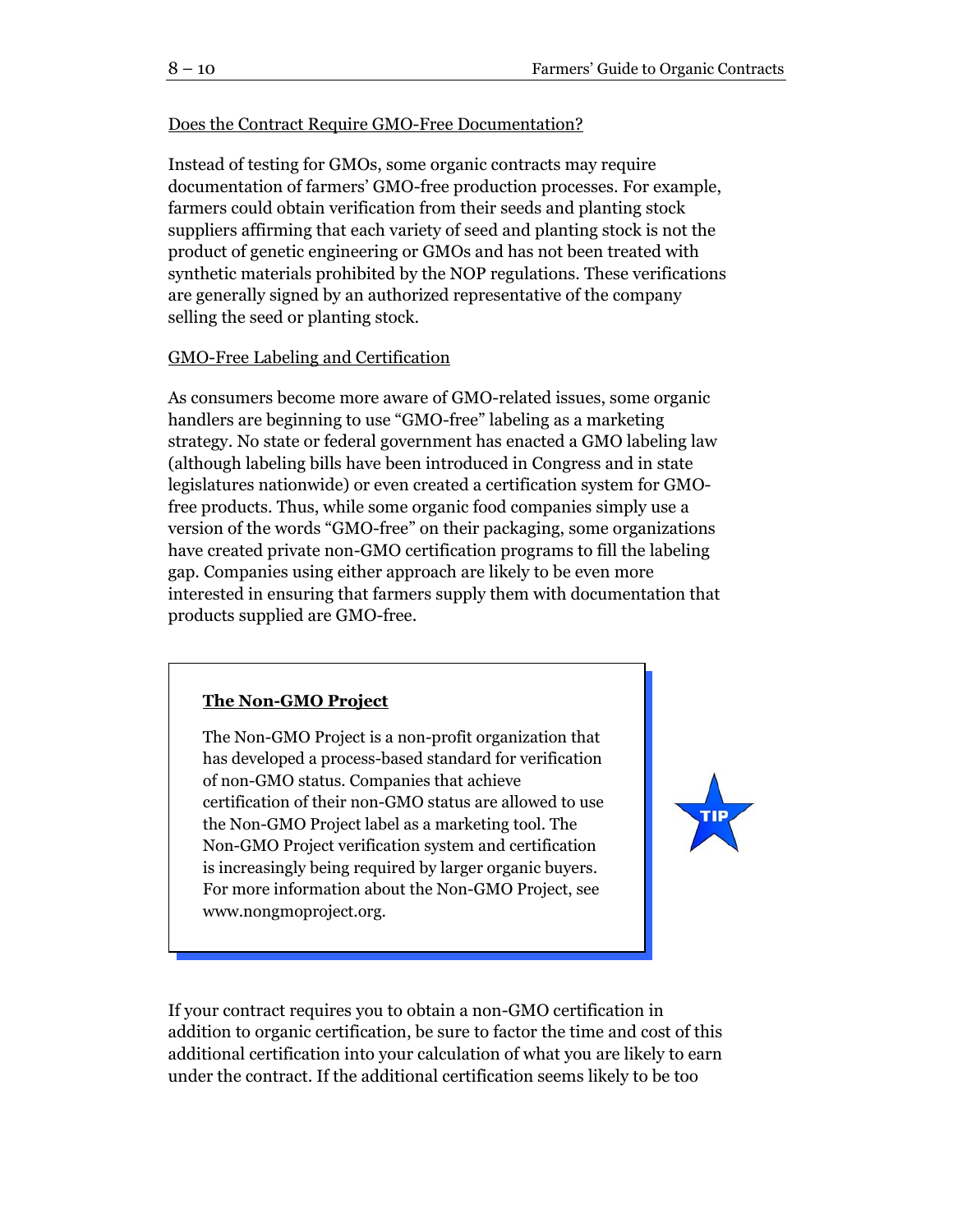burdensome, consider negotiating for GMO testing or GMO-free documentation as substitutes for the certification.

#### Protect Yourself From GMOs

In addition to carefully considering the questions above, you can take steps to help protect yourself from GMO contamination and, thus, from GMO-related contract problems. As mentioned above, it is a good idea to obtain non-GMO affidavits from seed and other input suppliers when applicable. Furthermore, you should retain receipts documenting your inputs, seed tags, letters from seed suppliers, and copies of any GMO test results. You can also take photographs to document the existence of buffer zones, runoff diversions, windbreaks, and other anti-contamination  $efforts.<sup>14</sup>$ 

# **Does the contract have specific isolation, buffer, or other anti-contamination requirements?**

NOP Regulations on Anti-Contamination Measures

NOP regulations require "necessary" measures to prevent contamination by pesticides, GMOs, and other prohibited substances, but do not require farms to take specific actions.<sup>15</sup> Organic farmers must, however, work with their organic certifiers to include specific anti-contamination measures in their Organic System Plans (OSPs) that are appropriate to their particular farm operations. Farmers must comply with their OSPs once the OSPs have been approved. Generally, the anti-contamination measures include buffer crop plantings, windbreaks, no-spray signs, and neighbor notification.

Under the NOP regulations, any equipment used for both organic and non-organic (conventional, transitional, and buffer) production must be thoroughly cleaned prior to each use in an organic crop.<sup>16</sup> This includes planting equipment, haying equipment, tarps, harvesting equipment, grain handling/drying equipment, on-farm wagons, trailers, trucks, storage units, etc.

Note that your contract may require particular anti-contamination requirements that go beyond what is in your OSP. Does the contract require particular signage (such as "NO SPRAY" signs of a particular size or color), neighbor notification within a certain distance, equipment clean-out logs, or specific sizes or locations of buffer crop plantings?<sup>17</sup> If your contract requires specific anti-contamination measures, make sure those measures are both (1) feasible, and (2) consistent with your OSP. If you have concerns about how the contract requirements will fit with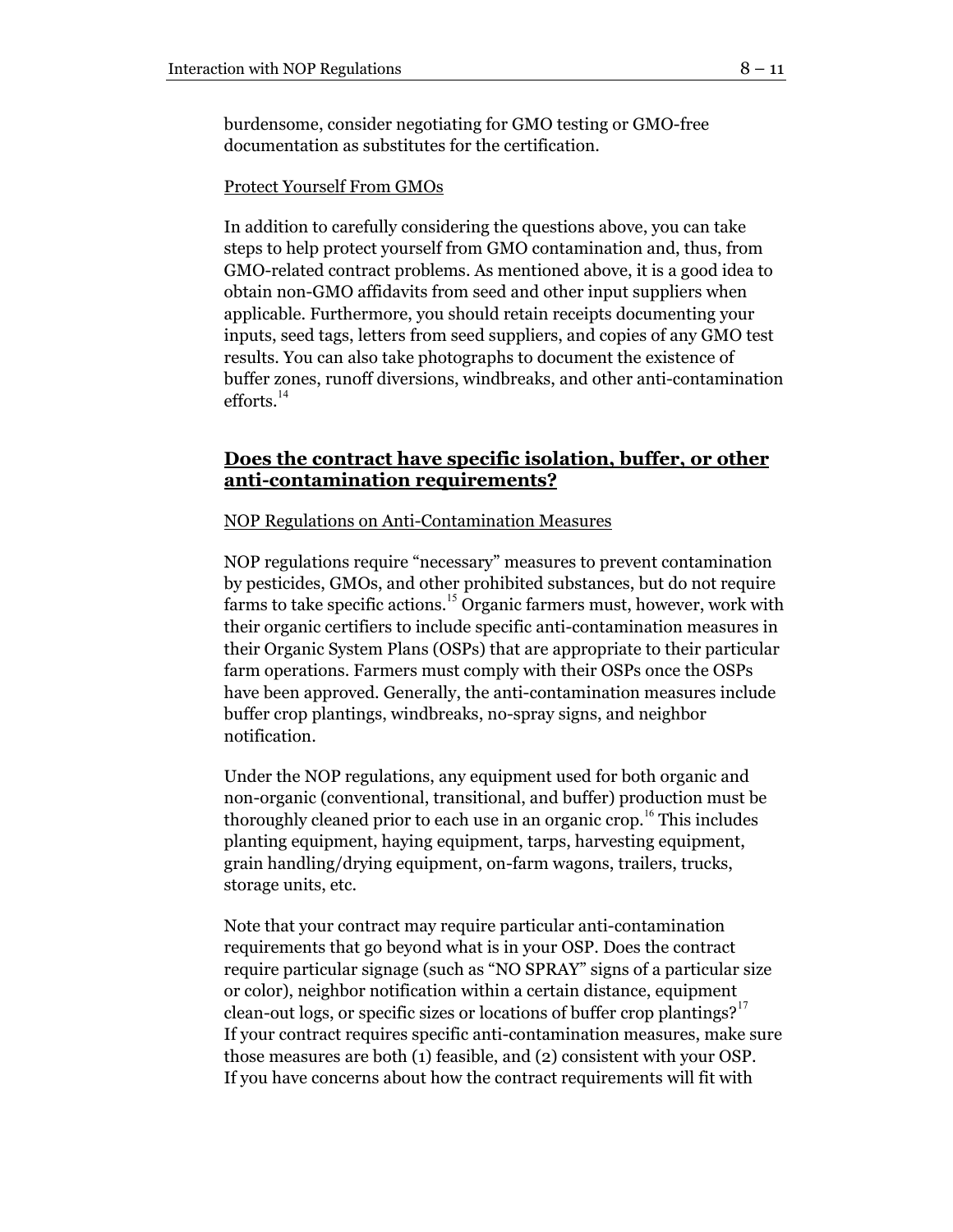your OSP, communicate with your organic certifier before signing the contract.

Other Contract Concerns Related to Anti-Contamination Measures

• *Avoid promising too much.* 

One contract pitfall to avoid is a provision stating you will "prevent all risk of contamination and protect organic integrity" or similar language. No matter how many preventative measures you take, you cannot prevent all risk of contamination, so it is best not to promise that you can. Similarly, try to avoid promising that you will make "all efforts" or take "all measures" to prevent contamination. That kind of language implies you will take every possible measure (regardless of cost or effectiveness) to protect your crop, and if you don't, you could be in violation of the contract.

Instead, consider negotiating language stating you will take "reasonable measures" or "commercially reasonable measures." That way, you are limiting your promise to a smaller range of anticontamination measures. Or, you could specify exactly what you are required to do (specify the size of buffer zones, specific handling practices, etc.). That way, both you and the buyer are on the same page as far as what steps you are contractually required to take to prevent unwanted drift or other contamination. Or, you could simply state that all measures taken to prevent commingling and contamination will comply with NOP regulations.

#### Good Example: Anti-Contamination Provision

In order to prevent contamination of the organic product subject to this Agreement, Grower agrees to take commercially reasonable anti-contamination measures in compliance with NOP regulations.



# • *Who pays for anti-contamination prevention?*

In most cases, the farmer will be expected to pay for all anticontamination measures because contamination prevention—for better or worse—has become an integral part of organic farming. In a best-case scenario, contamination prevention costs should be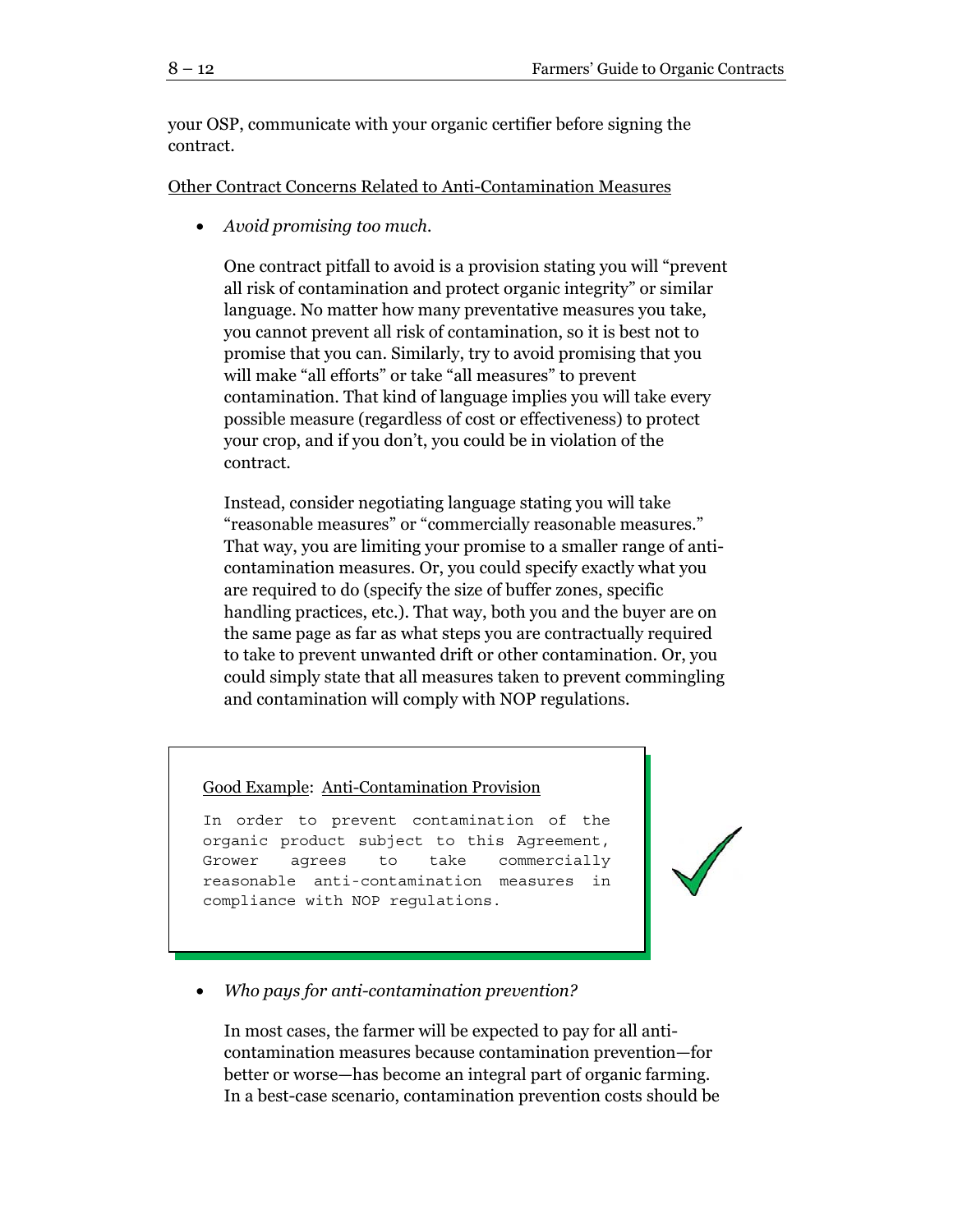offset somewhat by the organic premium. However, if the buyer wants to require specific anti-contamination measures that are outside the normal bounds for organic operations, consider negotiating a cost-sharing structure (or simply an increased base price) to compensate for those measures.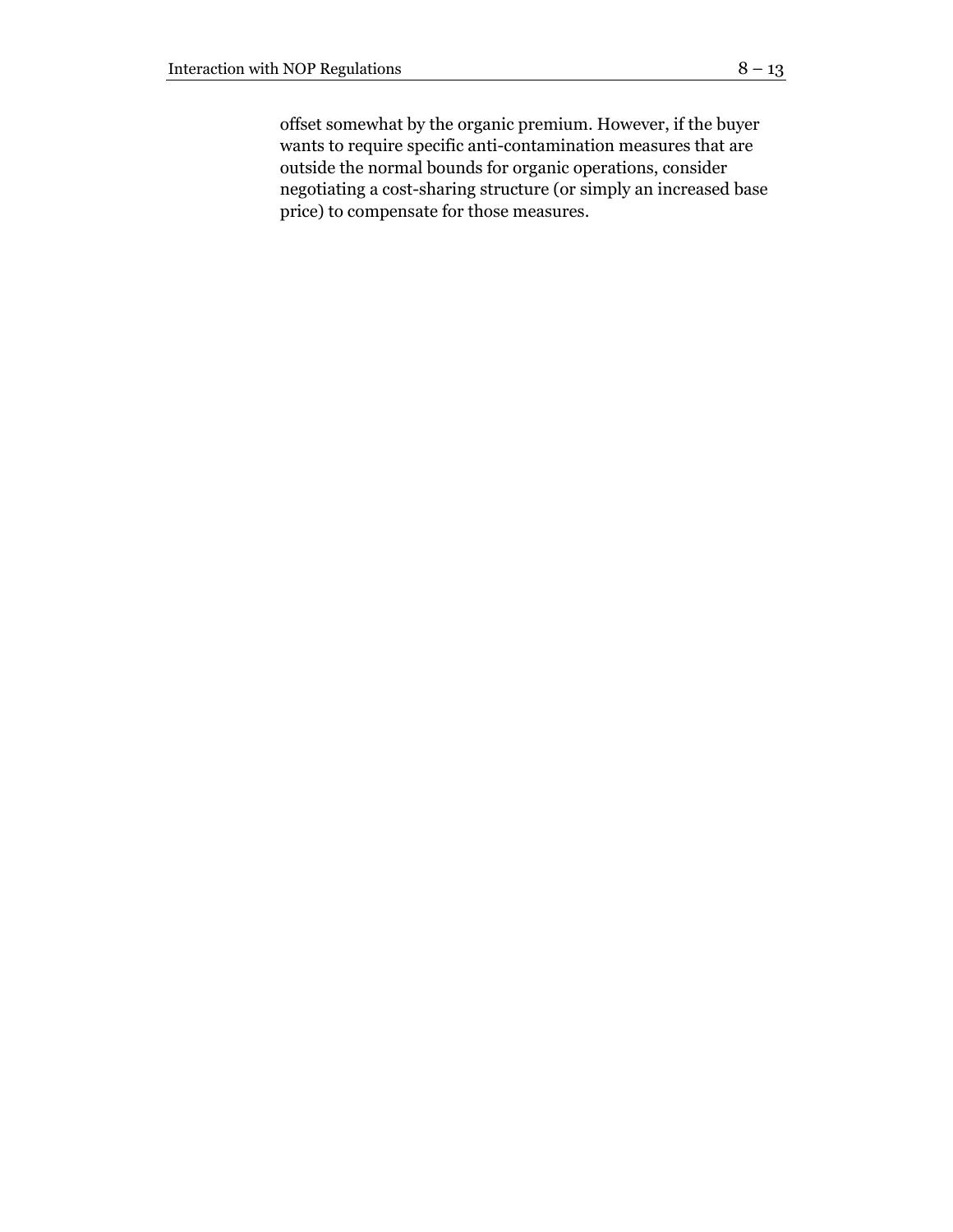

# **Does the livestock or poultry contract address access to pasture or access to the outdoors?**

#### NOP Regulations on Access to Pasture

If the livestock or poultry contract requires "access to pasture," is it clear what that term means? Under the NOP pasture standard for livestock, 30 percent of organic livestock's dry matter intake must be grazed from organically managed pasture throughout the entire grazing season, which must total at least 120 days per year.<sup>18</sup>

#### Recommendations on Access to Pasture

If your contract references access to pasture, you may wish to consider the following:

- − Is the contract definition of "access to pasture" the same as NOP's definition, or is it more or less stringent?
- − If the contract requires more access to pasture than the NOP regulations require, be sure that grazing more than 30 percent of dry matter intake is feasible with respect to: (1) the amount of organic pasture you can grow or rent; (2) the number of animals you raise; and (3) your local climate.
- − Does the contract include exceptions to the pasture requirement for severe weather, such as drought or flooding? If not, consider building in disaster and weather-related exceptions. The NOP regulations provide exceptions in such cases through "temporary variances," discussed in more detail in Chapter 4, page 4–6. You may wish to ensure that your contract either: (1) defines "access to pasture" as "compliance with NOP access-to-pasture rules"—which will build in the temporary variance safety valve; or (2) expressly excuses you from access-to-pasture obligations for livestock in case of severe weather or disaster.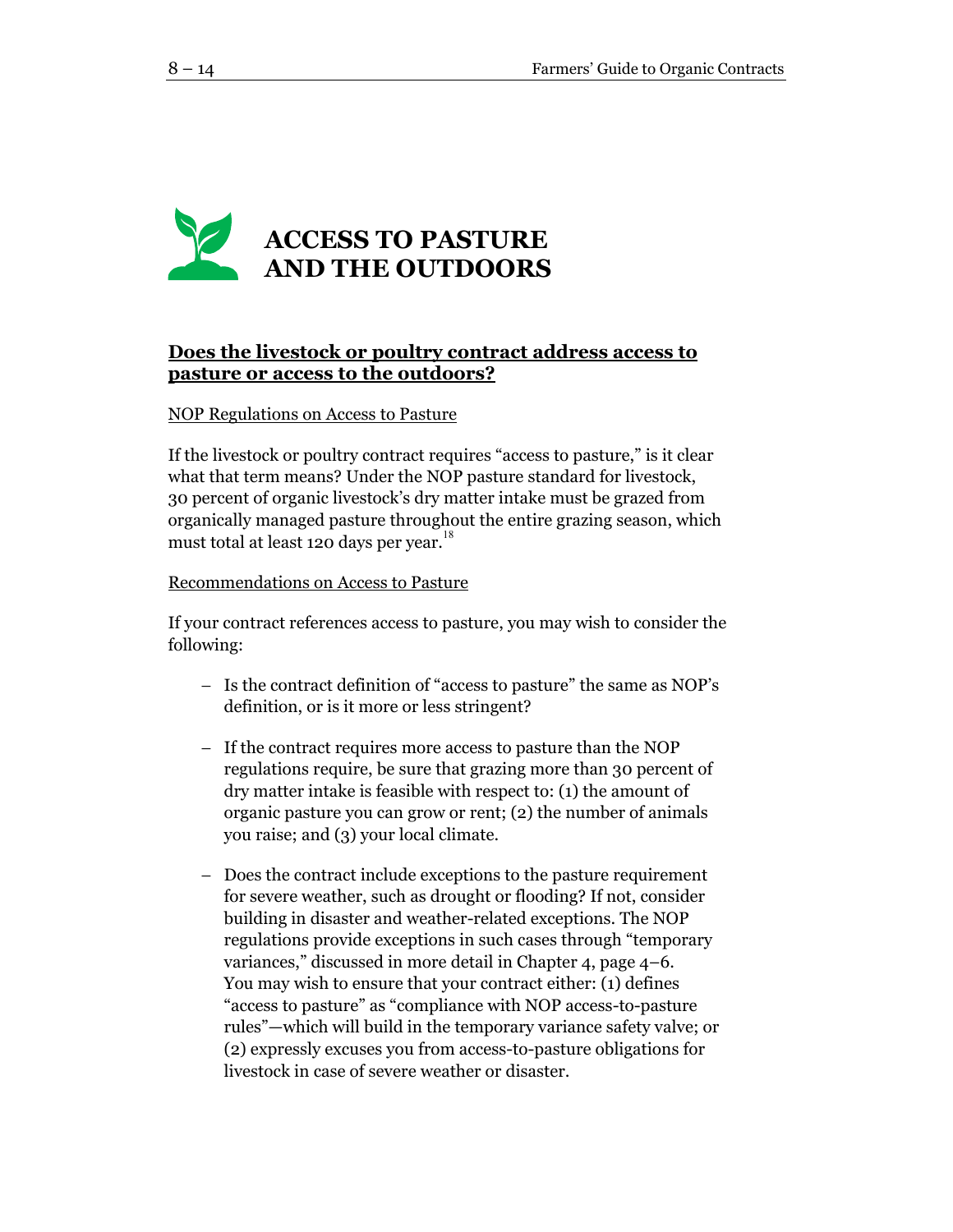Good Example: Access to Pasture Provision

Seller will provide access to pasture in accordance with the NOP regulations on pasture, including the regulations providing NOP-declared temporary variances from NOP regulations.

# NOP Regulations on Access to the Outdoors

Similarly, if your contract requires "access to the outdoors" for poultry or other livestock, is the contract clear about what that term means? With certain exceptions, the NOP regulations require year-round access for all animals to the outdoors, shade, shelter, exercise areas, fresh air, clean water for drinking, and direct sunlight of a type suitable to the species, its stage of life, the climate, and the environment.<sup>19</sup> The current outdoor access requirements (listed in the NOP regulations under "Livestock Living Conditions") are rather vague, and the National Organic Standards Board (NOSB) and NOP are currently studying how to clarify "access to the outdoors" in preparation for potential future rulemaking.<sup>20</sup>

# Recommendations on Access to the Outdoors

If your contract references access to the outdoors, you may wish to consider taking the following steps:

- Either define "access to the outdoors" requirements as "in accordance with NOP regulations," or state specific requirements in the contract (for example, five outdoor square feet per laying hen).
- If your contract does include specific outdoor space requirements, consider whether you can physically provide that amount of space.
- Be certain you can afford to provide the required outdoor access.
- If the contract requirements that exceed NOP regulations seem too burdensome, consider negotiating language that allows you to maintain your current practices or make an affordable upgrade.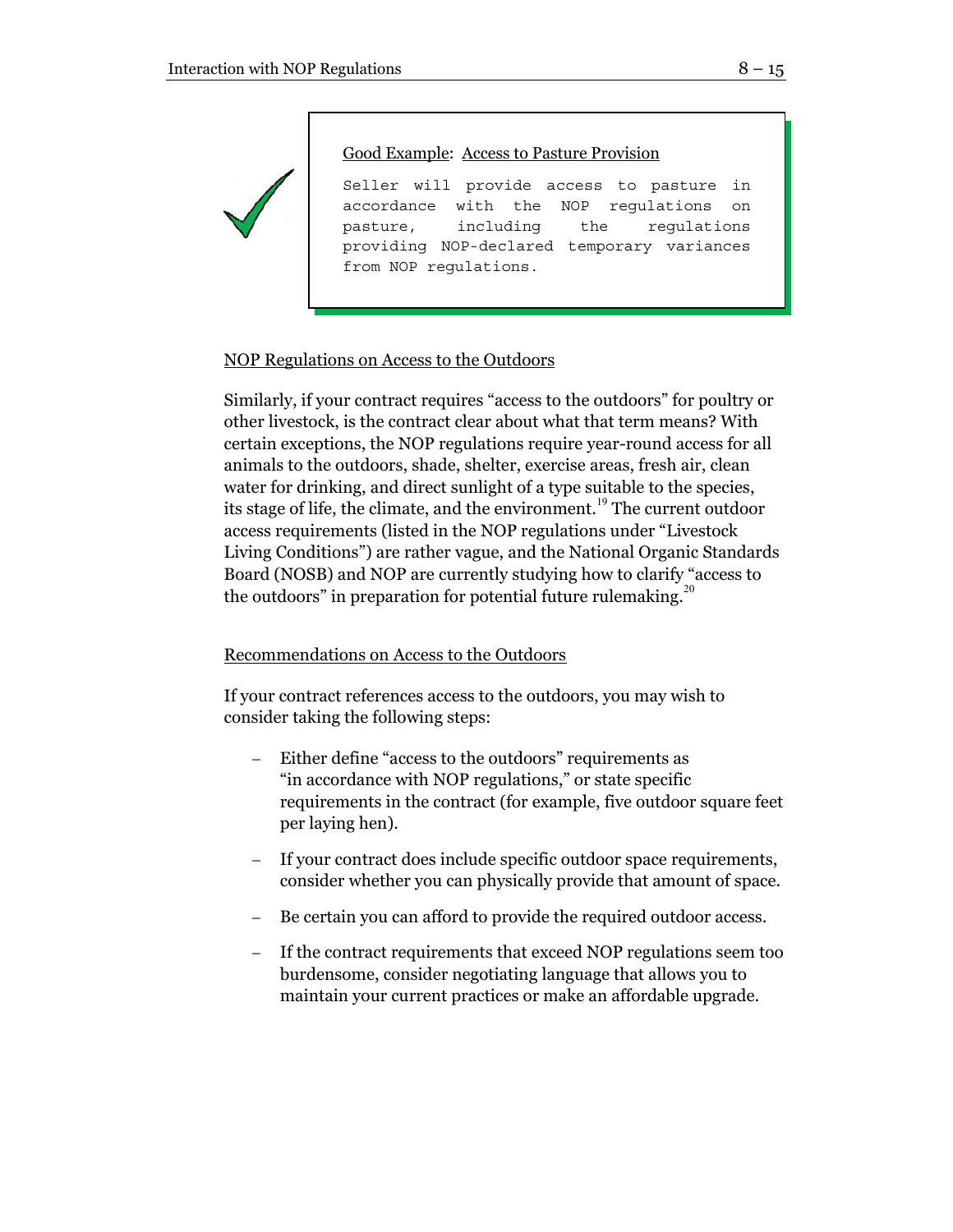# **ORGANIC SEED ISSUES**

# **How does the contract handle organic seed requirements?**

It is important for organic farmers and buyers to be in agreement about the use of certified organic seed for growing certified organic crops.

#### NOP Seed Regulations

The NOP regulations on seed require farmers to use certified organic seed (and certified organic transplants)—unless the farmer can document that organic seed (or transplants) are not commercially available.<sup>21</sup> "Not commercially available" means unavailable from organic sources in the form, quality, quantity, or equivalent variety necessary for the organic operation. If the organic seeds you need are not available, you must provide proof to your certifier that you made good-faith efforts to obtain organic seed.<sup>22</sup> Keep in mind that high price is not an excuse for failing to purchase organic seed.

If certified organic seed is not commercially available, the NOP regulations allow farmers to use untreated, non-GMO, conventionally grown seed. $^{23}$ 

#### Contract Issues Regarding Organic Seed

Although the NOP seed regulations may seem relatively straightforward, problems can arise when organic contracts attempt to impose requirements that are either stricter or more lenient than the regulations. For example, a buyer may want to require a farmer to use a particular type of seed even though it is not certified organic. On the other hand, an organic contract might require organic seed with no exception for cases when certified organic seed is not commercially available. A farmer who diligently satisfies all of the NOP regulations could still run into trouble with a buyer who is expecting certified organic seed to be used (even if the contract doesn't explicitly say so), and later finds that the farmer used conventional seed.

While the farmer's use of conventional seed might have been in perfect compliance with the NOP regulations due to commercial unavailability,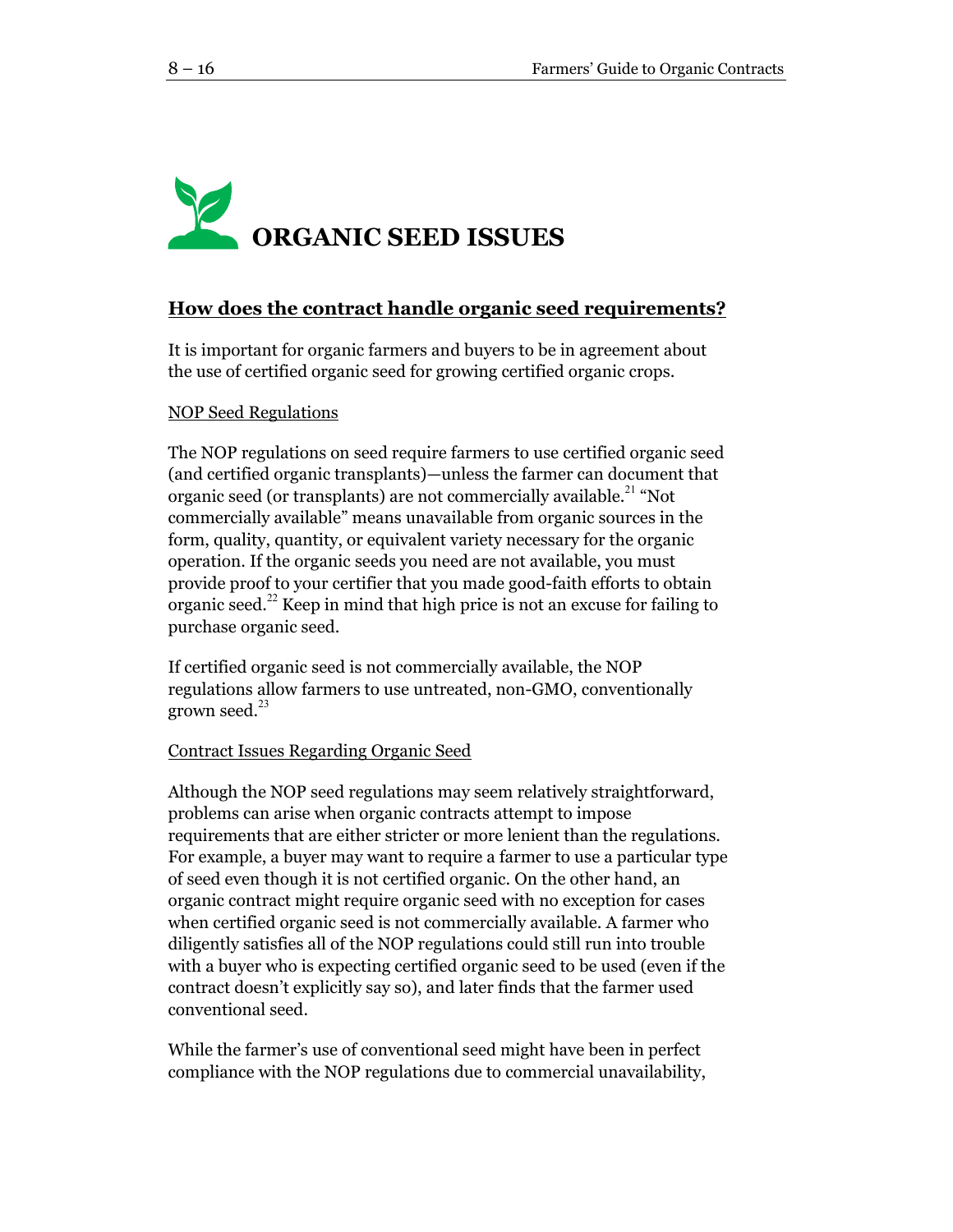the buyer might reject the delivery based on its assumptions about the use of organic seed.



Because of these risks for confusion and conflicting expectations, consider the questions discussed below when reviewing an organic contract for crops to be grown from seed, seedlings, or transplants.

# **Does the contract address seed?**

If the contract makes no mention of seed, make sure the buyer understands that you will plant certified organic seed for the contracted organic crop if it is commercially available. Make sure the buyer understands that if certified organic seed is not commercially available, you will plant untreated, non-GMO conventional seed. You may wish to include this language in the contract, or language similar to the following: "Seller and Buyer agree that Seller will comply with the federal organic regulations regarding organic seed sourcing."

# Obtain Documentation and Keep Records

If you are unable to find certified organic seed, make sure to keep records of the efforts you made to find organic seed, including names and contact information of seed and planting stock suppliers, and notes about quantity, quality, and form. You will need this documentation for your organic certifier, and the buyer may wish to see it as well. Additionally, if you purchase non-organic seed, it is wise to obtain written verification from the seed supplier that the seeds are untreated and non-GMO, especially if the type of seed you purchase has a GMO equivalent.<sup>24</sup>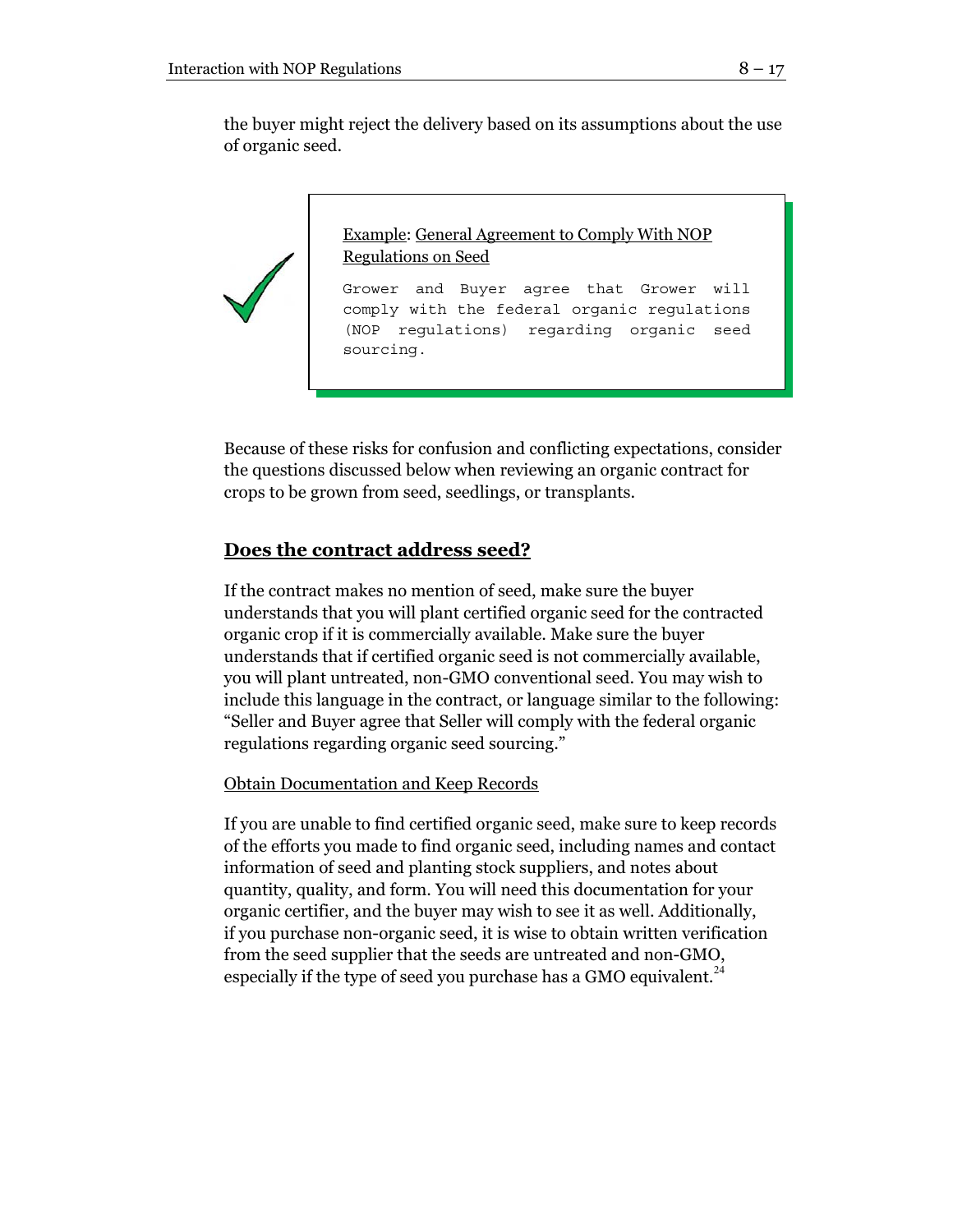# **Does the contract require you to plant a particular type of seed?**

If the contract requires you to plant a particular seed variety, check to see whether the seed required by the contract is certified organic. If it is not organic, check to see whether a certified organic version of the seed is commercially available before signing the contract. If there is a certified organic version available, the NOP regulations require you to use the certified organic variety. In order to avoid violating the NOP regulations, you may wish to negotiate with the buyer to ensure the contract allows for the use of the certified organic seed variety.

# **Does the contract require you to plant seed provided by the buyer?**

If the contract requires you to plant buyer-provided seed, you may wish to address the following factors in your contract:

# **Quality**

You may wish to negotiate contract language requiring the buyer to provide seed of good quality. You might wish to further require the buyer to: (1) reimburse you for all losses you may incur as a result of bad quality seed (including lost profits), and (2) protect you from any consequences resulting from bad quality seed. It would not be fair, for example, for you to bear the cost of replanting poor quality seed. Even worse, it would be unfair for you to lose an entire crop as a result of poor quality seed. Additionally, if the resulting crop fails to meet the contract quality standard as a result of bad seed, it would be unfair for the buyer to penalize you for poor quality upon delivery. Thus, you may wish to include language stating that, if the resulting crop does not meet the buyer's contract quality standards due to low-quality buyer-provided seed, the buyer will purchase the crop at the contract price that would have been paid for contract-quality seed.

Moreover, consider including contract language preserving your right to: (1) reject any seed that is of poor quality; (2) request substitute seed; and/or (3) procure substitute seed from another supplier. You may also wish to require the buyer to provide test results and/or affidavits that show the seed is uncontaminated and of the appropriate quality.

# Proof of Commercial Unavailability for Non-Organic Seeds

If the buyer provides you with non-organic seed, the buyer should also provide proof that organic seed is not commercially available for that variety. This proof should be the same kind of evidence that organic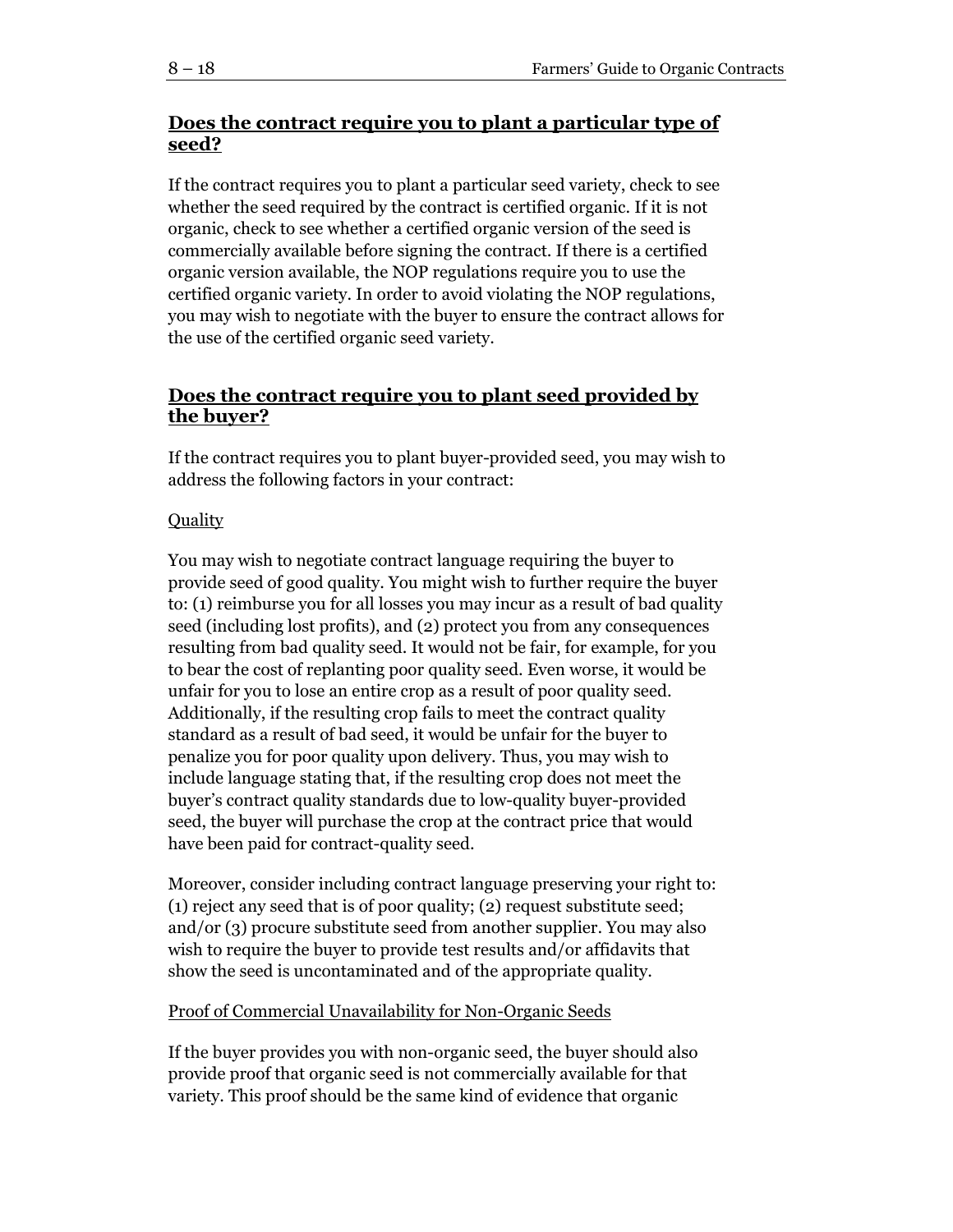farmers provide to certifiers showing that the buyer conducted a good faith search for organic seed (as discussed on page 8–17 of this chapter).

You may also wish to have an affidavit from the buyer's supplier certifying that the non-organic seed is both untreated and non-GMO.

# Agricultural Production Methods

The buyer may wish to require particular agricultural production methods in conjunction with buyer-supplied seed. You may wish to clarify whether you are bound to follow the agricultural production methods or whether they are simply advisory. Additionally, if you follow required production methods and, as a result, the crop is unsuccessful, does the contract protect you from losses resulting from the contract's required production methods?

# Timeliness of Seed Delivery

Does the contract require the buyer to deliver the seeds in a timely fashion? You may wish to negotiate contract language obliging the buyer to deliver the seeds by a certain date to ensure timely planting. Also, you may wish to include a penalty for the buyer's late delivery, such as a set financial penalty or a promise to reimburse you for any losses caused by late delivery.

# **Payment**

Will the buyer be providing the seed free of charge, or will you be required to pay for it? If you are required to pay for it, can you purchase it from any supplier, or do you have to purchase it from the buyer? If you have to purchase it from the buyer, is the buyer's price competitive with other suppliers?

Additionally, who is required to pay for shipping? If you will be covering the costs, can you choose the freight company, or will you have to reimburse a company of the buyer's choosing?

# Bonus for Planting Particular Seed

Does the contract provide any type of bonus if you agree to plant a particular seed? For example, a buyer might agree that a farmer who plants a seed with particular properties (such as a high protein content) will automatically qualify for a premium payment rate.

# Adapted to Local Conditions?

You may also wish to ensure that the contract requires buyer-provided seed to be adapted to local conditions—including your soils and climate.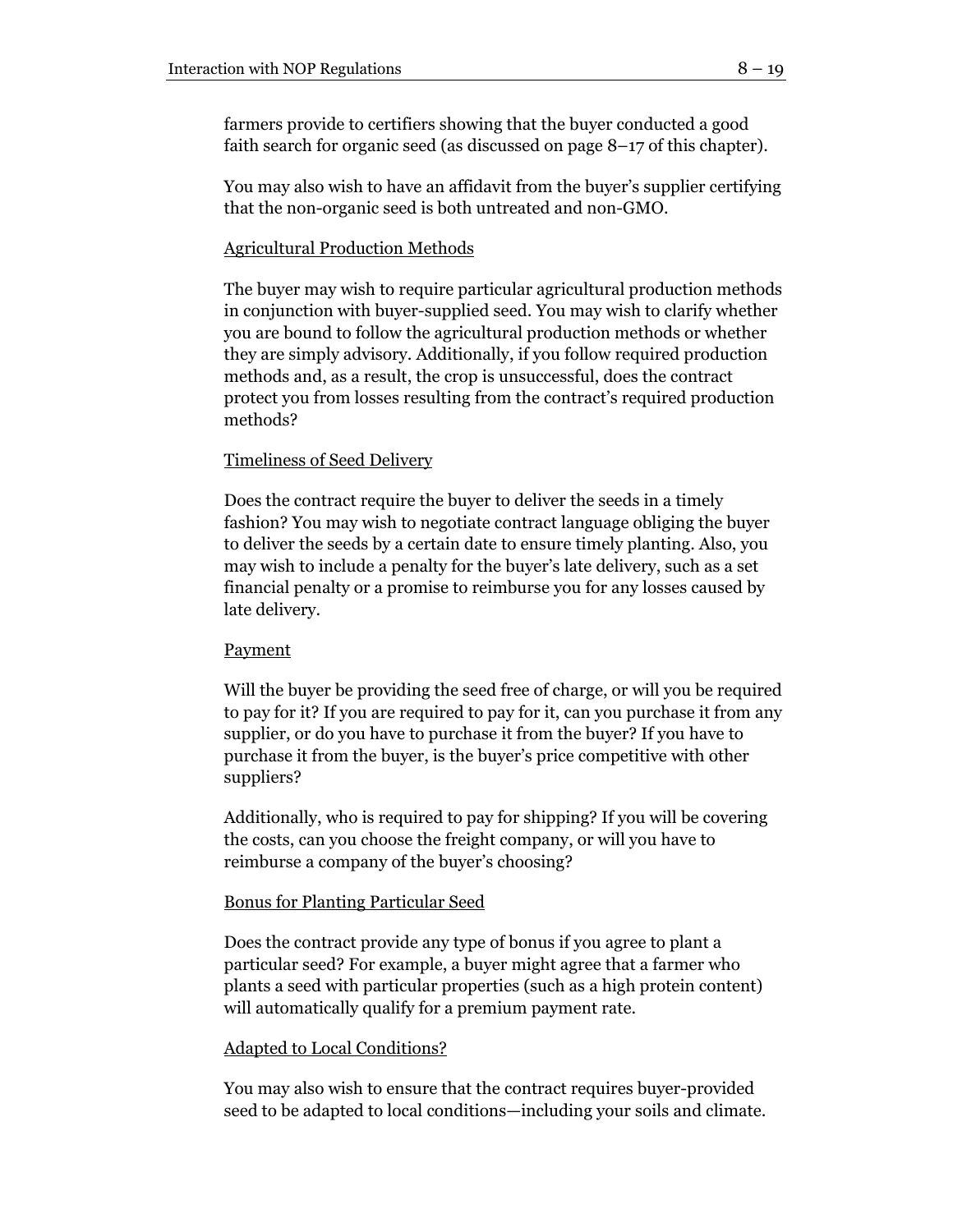# **Don't Jeopardize Your Organic Certification**

If you plant conventional seed in violation of the NOP regulations, you jeopardize your organic certification status. Keeping the severity of this consequence in mind, you may wish to negotiate language in the contract to require a buyer who supplies seed to provide either: (1) certified organic seed; or (2) proof of the commercial unavailability of organic seed that you provide to your certifier.



#### Example: Buyer Provides Proof of Commercial Unavailability Provision

If Buyer provides Seller with non-organic seed, Buyer agrees to provide Seller with written documentation showing that Buyer has complied with the NOP regulations on organic seed (i.e., that organic seed is not commercially available within the meaning of the NOP regulations, and Buyer has attempted to source organic seed from a number of providers). Furthermore, if organic seed is not commercially available, Buyer agrees to provide Seller with written documentation showing that the seed provided is untreated, non-GMO, and free of contamination.

# **Does the contract place restrictions on your use of buyerprovided seed or the resulting crop?**

Some organic contracts include strict rules about how farmers must handle buyer-provided seed. These restrictions can have serious consequences, as discussed below.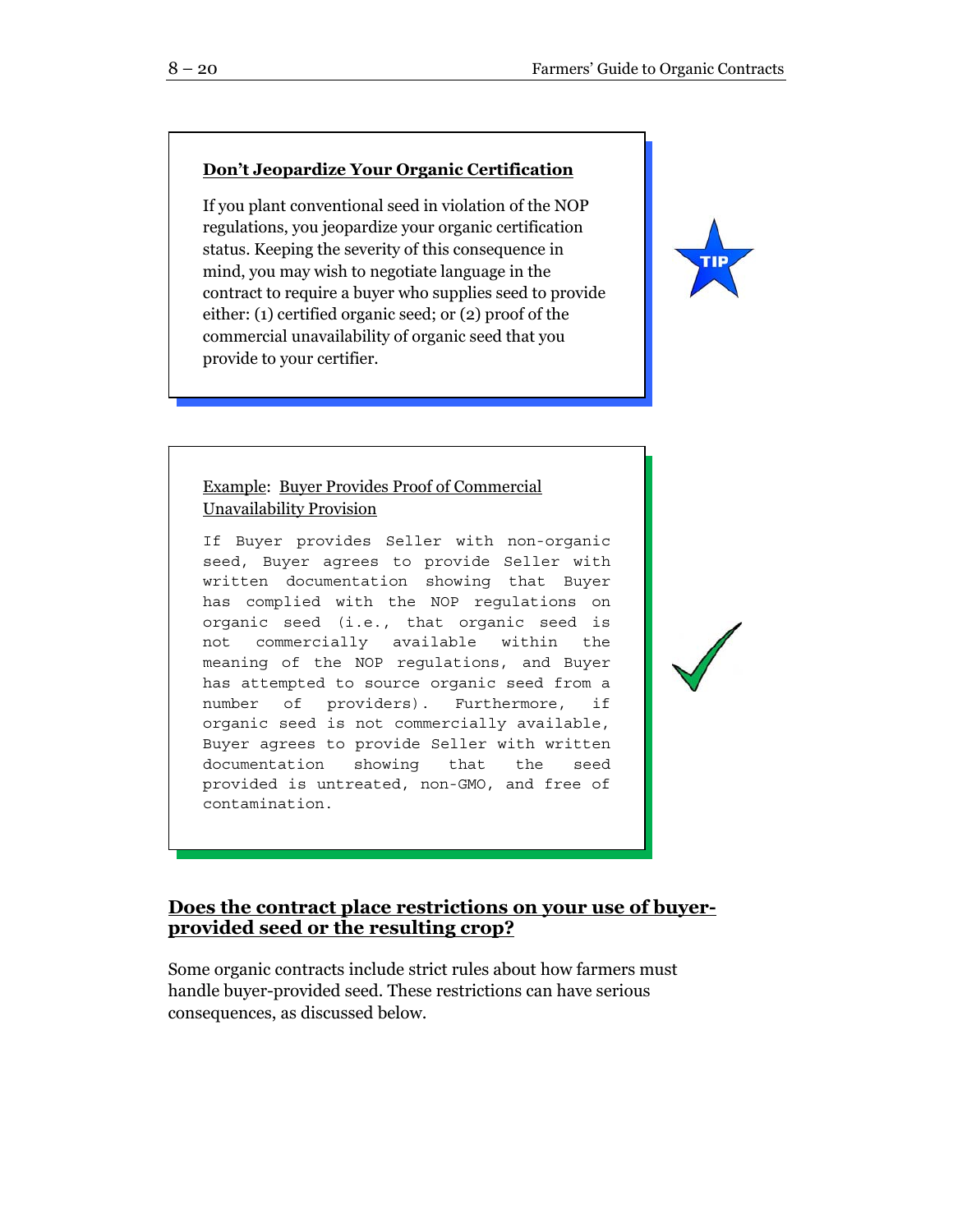Questions to Consider Regarding Buyer-Provided Seed Restrictions:

• *Do you have to account for how buyer-provided seed was used?* 

If you have to account for how you used the seed, you may wish to ensure the contract states how this accounting should be accomplished.

• *Do you have to promise not to give the seed to anyone else?* 

If you make a contract promise that you will not give the seed to anyone else, be careful to comply with this provision. The buyer could sue you for considerable damages if your failure to keep the seed to yourself results in a competitor gaining access to proprietary seed.

• *Do you have to return any unused seed?* 

If you must agree to return any unused seed to the buyer, the contract should state who must pay for the return of the unused seed.

• *Can you sell crops grown from buyer-provided seed to another purchaser?* 

If you are permitted to sell crops grown from buyer-provided seed only to the buyer, you should seriously consider negotiating a safety valve provision for rejected or unpurchased product. Without such a provision, you could end up in a situation where even though the buyer refuses to pay for or rejects your crop, you are prohibited from finding another willing buyer. In that situation, you could lose the benefit of an entire season's harvest.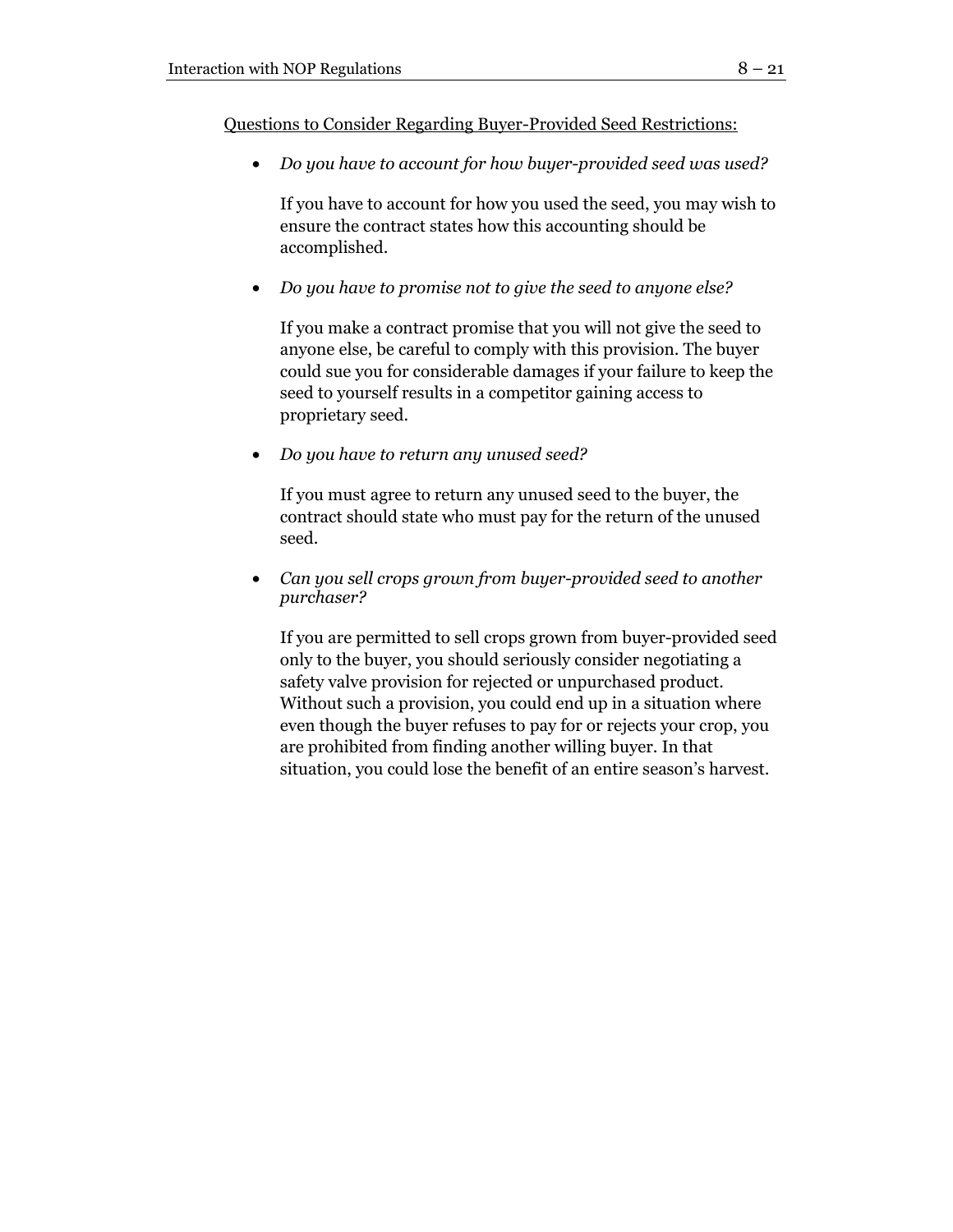# Example: Buyer Maintains Control of All Seedstock Provision

Seller shall use the proprietary seedstock provided by Buyer and shall account for and return any unused seedstock. Any production from the seedstock shall be delivered to Buyer, or otherwise accounted for. In no case shall crops produced by Seller for Buyer be given or sold to any other purchaser. Seller shall not retain seedstock, or save seeds from the resulting crop.

#### Allowing for an exception through written permission:

Producer agrees that no soybeans will be saved, sold to any other parties, or used for seed purposes without written permission from Buyer.

To prevent losses related to rejection of crops resulting from restricted buyer-provided seed, you should seriously consider including contract language that allows you to find another purchaser for any portion of the crop that the buyer refuses to purchase or rejects for any reason (including any amounts in excess of the estimated harvest).

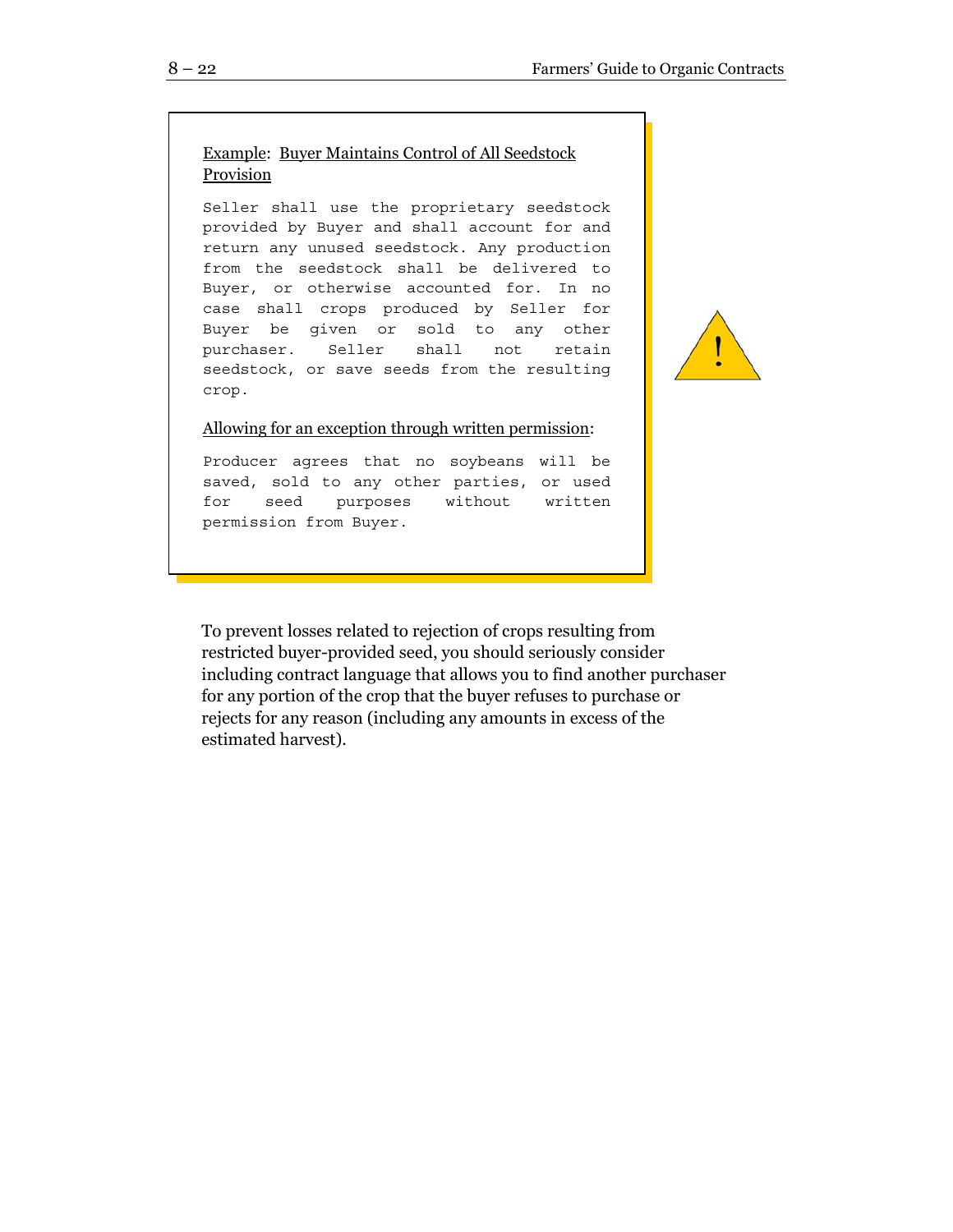# Example: Allowing Farmer to Sell Crop Elsewhere If Buyer Rejects or Fails to Pay

In return for Buyer's agreement to purchase all crops grown from seed provided by Buyer at the full contract price, Seller agrees that crops produced by Seller for Buyer shall not be given or sold to any other purchaser. Seller further agrees that Seller shall not retain seedstock, or save seeds from the resulting crop. However, should Buyer reject Seller's delivery, fail to pay Seller fully or promptly, or otherwise fail to purchase all crops grown from seed provided by Buyer at the full contract price, Buyer agrees that Seller may cover by selling crops grown from seed provided by Buyer to another purchaser.

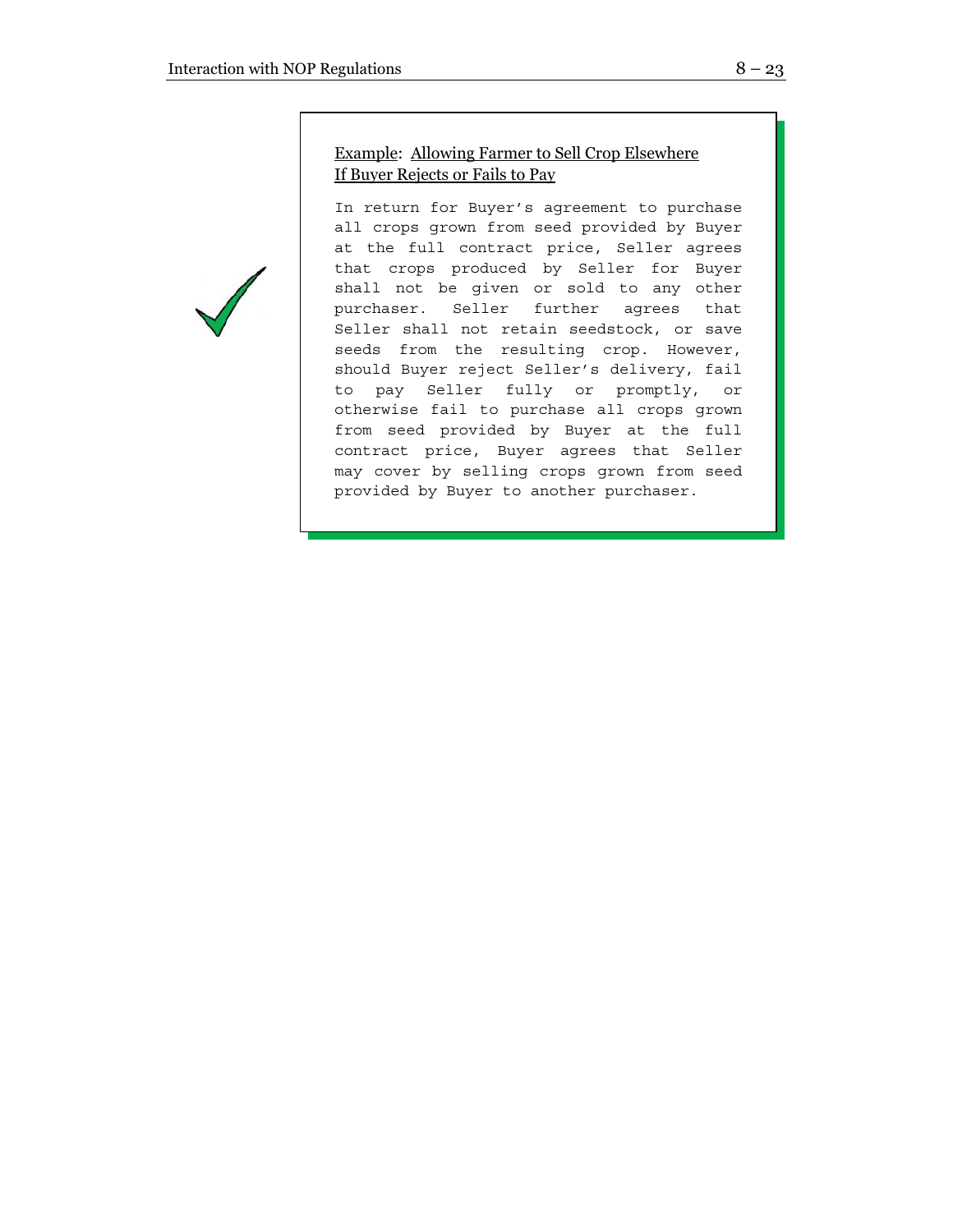# **ACCESS TO RECORDS, SPLIT OPERATIONS & TRANSITIONAL SUPPORT**

# **Does the contract give the buyer access to your organic records (or to your certifier's records)?**

Some organic contracts require farmers to allow buyers access to farm records. The main concerns with such provisions are issues of timing and scope.

# Timing of Buyer Access to Records

Does the contract allow the buyer access to your records "at any time?" If so, you could potentially be in violation of your contract if you refuse your buyer access even at inconvenient times like midnight on Christmas Eve. Therefore, it's better to include language limiting the buyer's access to "reasonable times" or "during business hours."

#### Scope of Buyer Access to Records

Similarly, you may wish to limit the buyer's access to only certain kinds of records, or only records from a certain time period. If your contract allows access to "all records," the buyer may rightfully have access to all of your records—not just organic or farm records. Furthermore, such open-ended language could allow the buyer access to records going back decades. Therefore, consider whether the buyer's access to your records should be limited in time (for example, the last five or ten years) and in type (for example, organic records for this farm).

#### Direct Access to Certifier Records and NOP Certifier Disclosure Rules

Some organic contracts require that the buyer have direct access to records held by the farmer's organic certifiers. Sometimes, buyers require farmers to sign "releases" allowing the certifier to directly send records or information to the buyer.

The NOP regulations require certifiers to keep non-public farmer information confidential unless the farmer has given written permission for release. With the exception of basic certification information and results of testing for pesticide residues and other prohibited substances,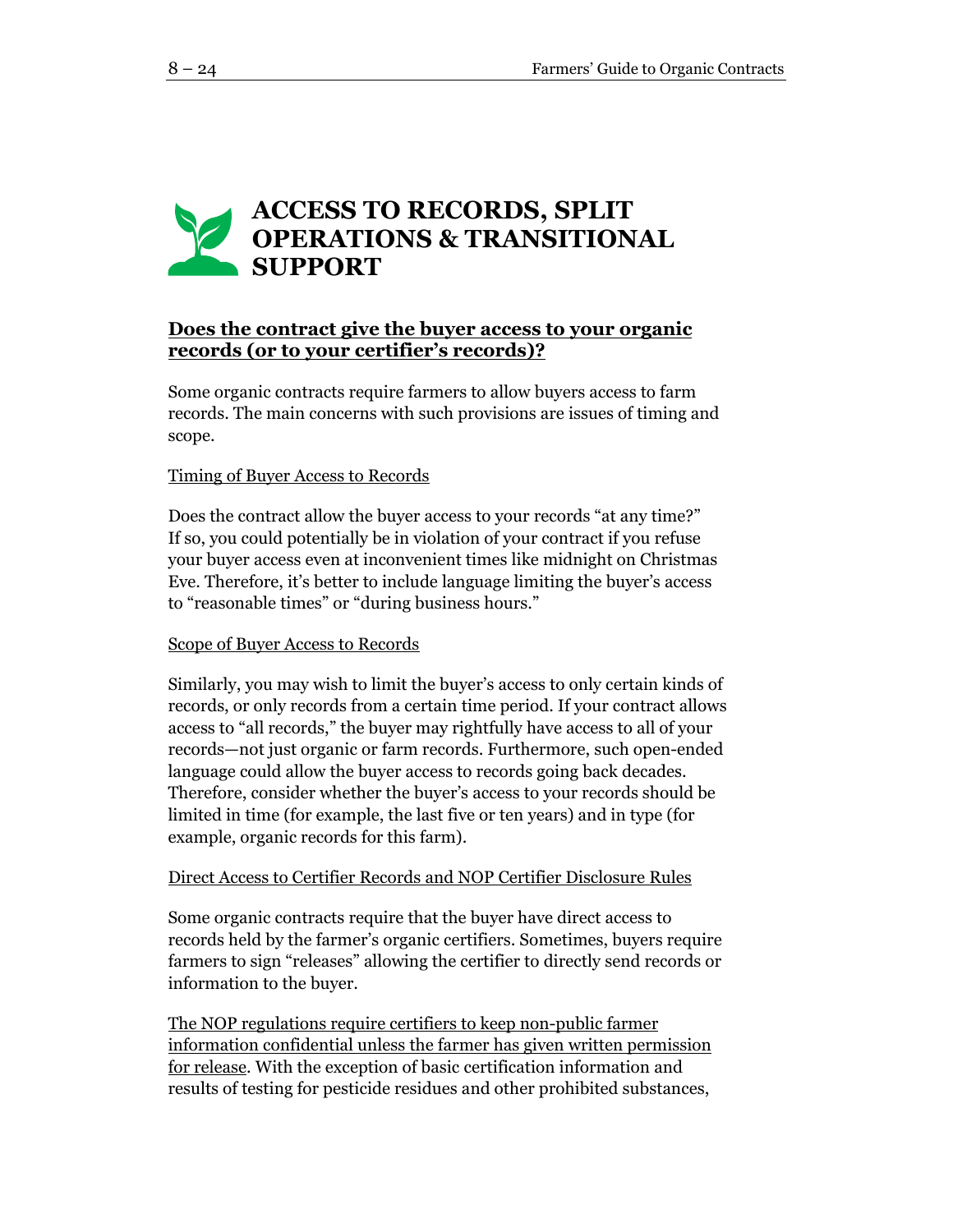your organic certifier is not permitted to disclose other information about your operation unless you have permitted it in writing.<sup>25</sup> According to the NOP regulations, organic certifiers must "maintain strict confidentiality" with respect to farmer clients and must not disclose to third parties any business-related information obtained during the organic certification process. <sup>26</sup> However, certifiers are permitted to disclose business-related information if permitted in writing by the farmer.<sup>27</sup>

To some extent, then, the NOP regulations allow the farmer to decide what the certifier can release to a buyer. To limit the information about your operation that the buyer can get from the certifier (which you may want to do to ensure the buyer does not access sensitive, extraneous, or confidential information), you could ask the buyer what information it needs and then agree in writing only to the release of that specific information.

#### Don't Make Promises for Your Certifier

It is unwise to agree to contract language promising that an organic certifier will directly provide a buyer with any information. As a general rule, it is risky to make contract promises on behalf of a certifier (or anyone else) who is not a party to the contract. This is risky because you cannot be sure a certifier will release records according to the buyer's wishes. For example, you could end up in a situation where the certifier fails to provide the buyer with access or notifications, even if you have signed a release allowing the certifier to do so. At minimum, therefore, if your buyer insists that you allow direct access to certifier records, do not promise anything to the buyer beyond your agreement to the certifier's release of specific information.

#### You Can Require Copies

To ensure you are kept informed about what information the certifier is sending the buyer, you could include language in the contract requiring that the buyer send you copies of any records released to the buyer by your certifier regarding your farm operation.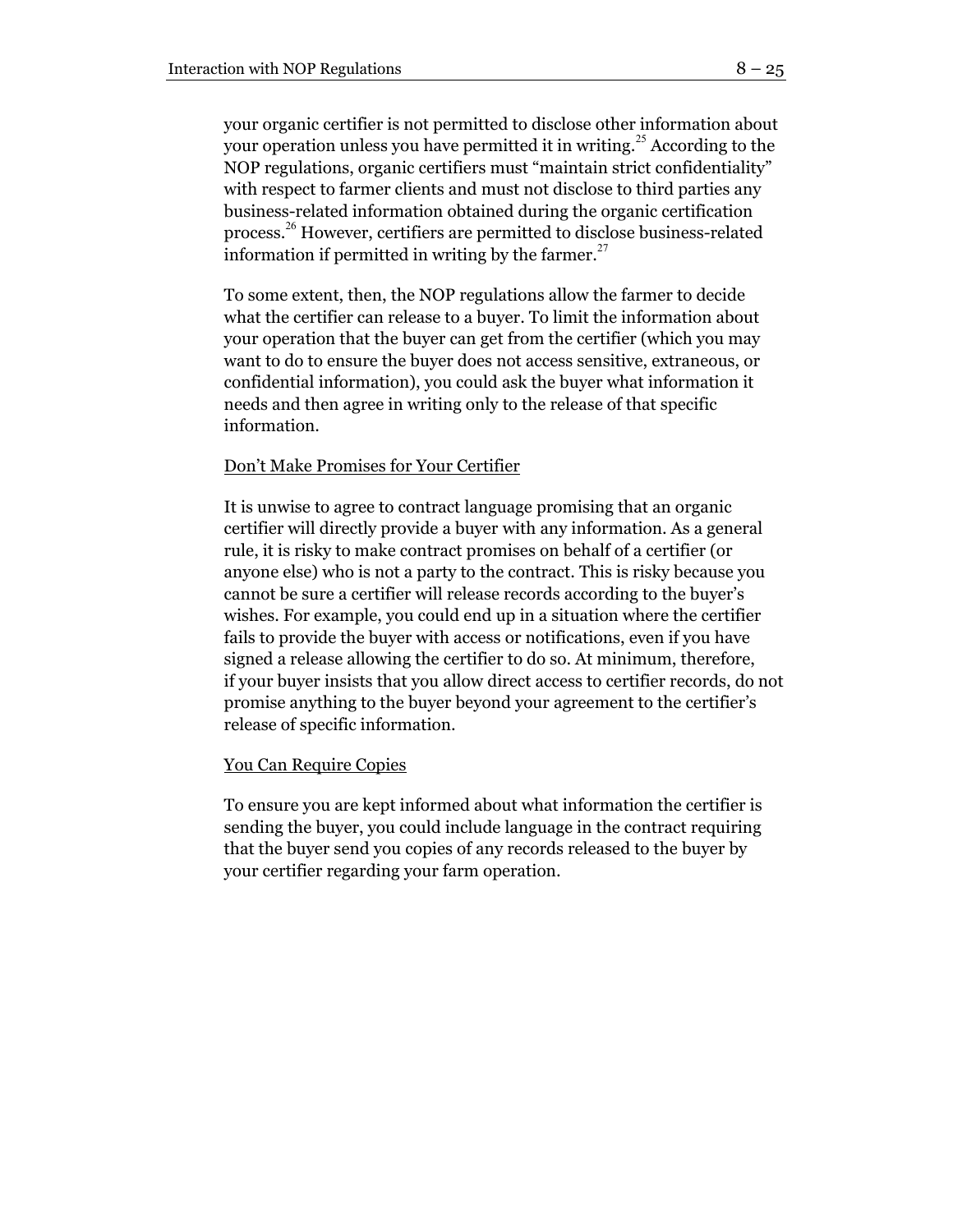# Example: Limited Access to Certifier Records Provision

Seller agrees that Organic Certifier may release to Buyer copies of Seller's records directly related to non-compliance investigations, proposed suspensions or revocations of certifications, or other violations of the NOP regulations. Organic Certifier may release the above records only for the current or past calendar year unless Seller has given advance written permission. Additionally, Seller does not agree to the release of sensitive and/or confidential information by Organic Certifier to Buyer without Seller's advance written permission. Furthermore, Buyer agrees to provide Seller with copies of any records released by Organic Certifier regarding Seller within 15 business days of receipt.

# **Does the contract address "split operations" or the presence of non-organic crops or animals?**

# NOP Regulations on Split Operations

The NOP regulations allow farms to be "split operations," meaning part of the farm is certified organic, while another part of the farm produces nonorganic crops, dairy or livestock.<sup>28</sup> Farmers with split operations must take steps to prevent commingling, and must use adequate measures to segregate organic from non-organic crops and production inputs.<sup>29</sup> Accordingly, organic certifiers can inspect the non-organic side of the farm operation to ensure it is not compromising the organic portion of the farm, and farmers with split operations must include in their OSP a description of the measures the farmer has established to prevent commingling and organic crop contact with prohibited substances.<sup>30</sup>

# Beware of Contract Prohibitions on Split Operations or Presence of Non-Organic Animals or Crops

Even though most certified organic buyers are themselves split operations handling both organic and non-organic products, some buyers include provisions in organic contracts prohibiting farmers from running split operations. Some buyers go even further, prohibiting any presence of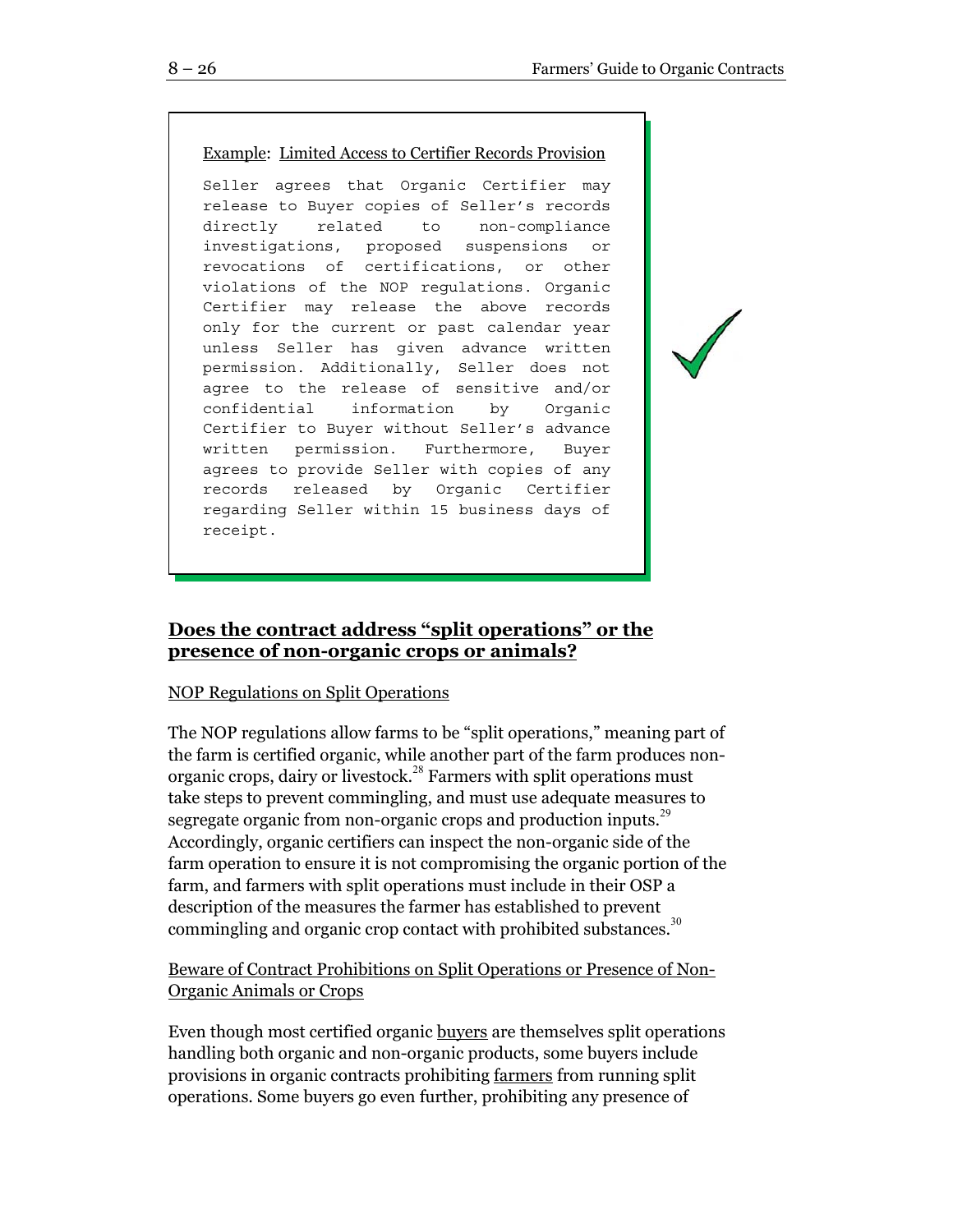non-organic, cloned, or GMO animals or crops on the contracting farm. If you do not run a split operation, this requirement might not seem problematic. However, even if you run an organic-only operation, you might unintentionally run into trouble with this prohibition if animals have to be transitioned out of organic production (for example, for health reasons), or if fields become ineligible for organic certification (for example, due to floodwater contamination). Additionally, most organic farmers will have non-organic crops on their farms in the form of buffer crops. Many will have fields or animals transitioning to organic.

Clearly, then, it is best not to sign a contract prohibiting the presence of any non-organic animals or crops on your farm. If your buyer is concerned about commingling or contamination, you could offer to keep records of non-organic commodity movement (conventional, buffer, and transitional) and make them available to the buyer on a regular basis.<sup>31</sup> Additionally, you could make available records of steps you have taken to ensure organic integrity.

# **Create Exception for Buffer Crops, Transitional Products**

If a buyer insists on a contract provision prohibiting any non-organic commodities on the farm, and you are willing to comply, consider (at minimum) including an exception for buffer crops, transitional crops or animals, and nonorganic crops or animals present on your farm for reasons beyond your control.

# **Does the contract provide support for an organic transition?**

Some organic buyers provide financial support to farmers during the three-year organic transition process. For example, some contracts include higher-than-conventional transition prices or lump-sum payments for farmers transitioning from conventional production to organic production. While this is an admirable practice that supports new organic farmers, be aware of whether the contract requires you to repay any transitional support if your farm fails to attain certification after three years. If such a requirement is triggered, you could be forced to repay a significant sum of money. Also, the transition payments, while helpful, are unlikely to cover the entire cost of transitioning to a new system of farming.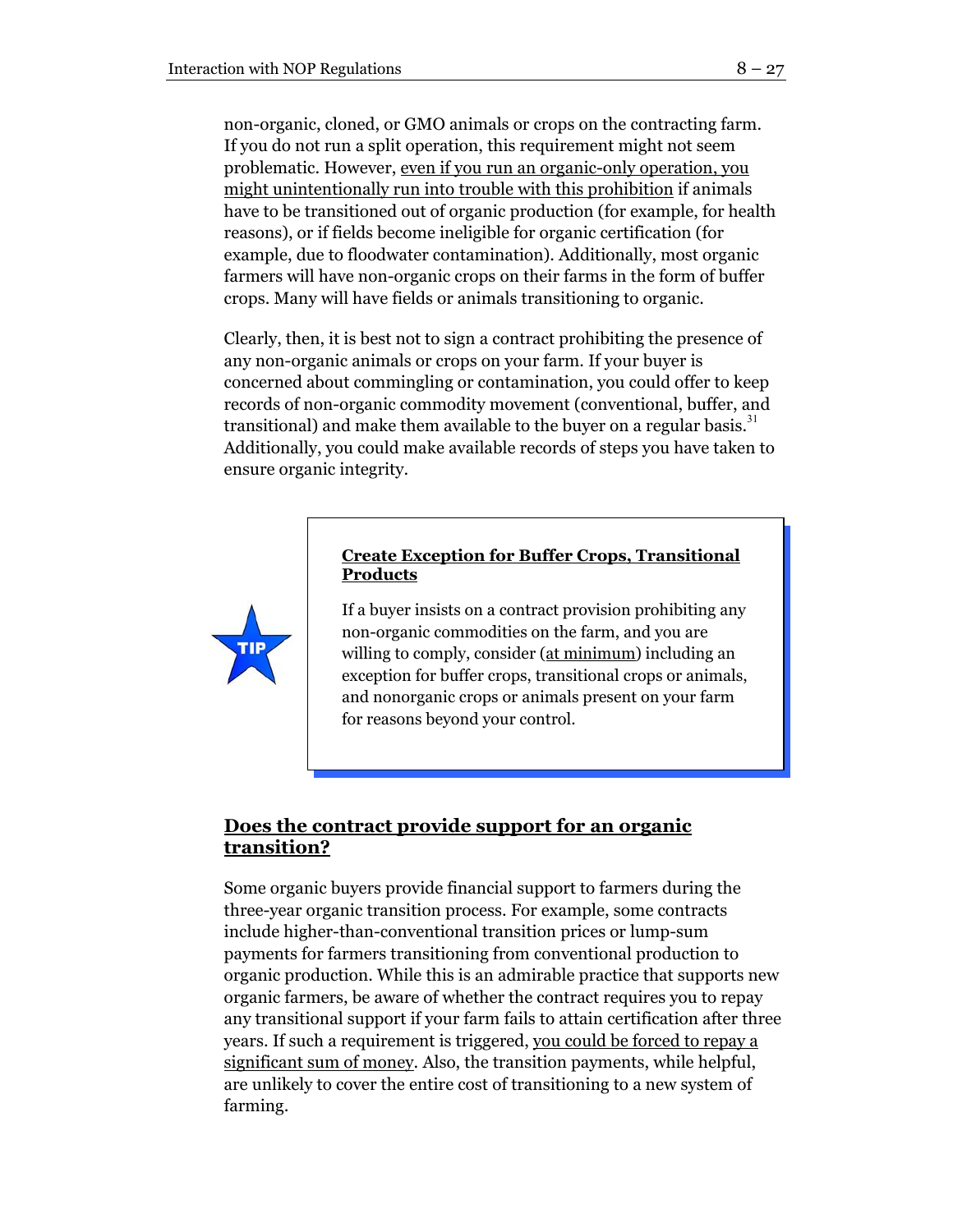#### Exclusivity Required?

Be particularly aware of any strings attached to transition support provided by the buyer. For example, you might have to agree that for some period of time post-transition you will only sell your organic products to the buyer who provided transition support. Make sure you are willing to continue the contract relationship for that extra period of time.

# **Add an Exclusivity Escape Clause**

Note that, while you may have to agree to sell only to the buyer who provided transition support, the buyer is unlikely to promise to purchase all of your organic production during that time (due to the buyer's desire to maintain flexibility in case the market becomes oversupplied). Thus, you could end up in a situation where you have promised to sell only to one buyer, but that buyer won't purchase your organic product. You may wish to include contract language stating that if the buyer refuses to purchase your product for any reason, you can sell the product to another buyer without penalty.



#### Don't Go Organic Just Because of Transition Support

It may be wise to consider whether demand for your newly transitioned organic product is likely to remain strong after you achieve organic certification. Organic buyers often offer transition support as an incentive for farmers when demand for a certain commodity exceeds supply. However, organic supply and demand relationships often fluctuate, leading to periods of oversupply and low prices (for example, organic dairy in 2008-2009).<sup>32</sup> Although you cannot predict the future, be cautious about entering the organic market just for the transition payments. If you are committed to organic production for the long term, transition payments are very valuable; but if you are only looking for short-term gain, the transition may not be cost-effective even with the transition support.

#### Premium Pricing

Instead of providing direct support for the transition to organic, some buyers will pay a premium price for transitional products. The premium is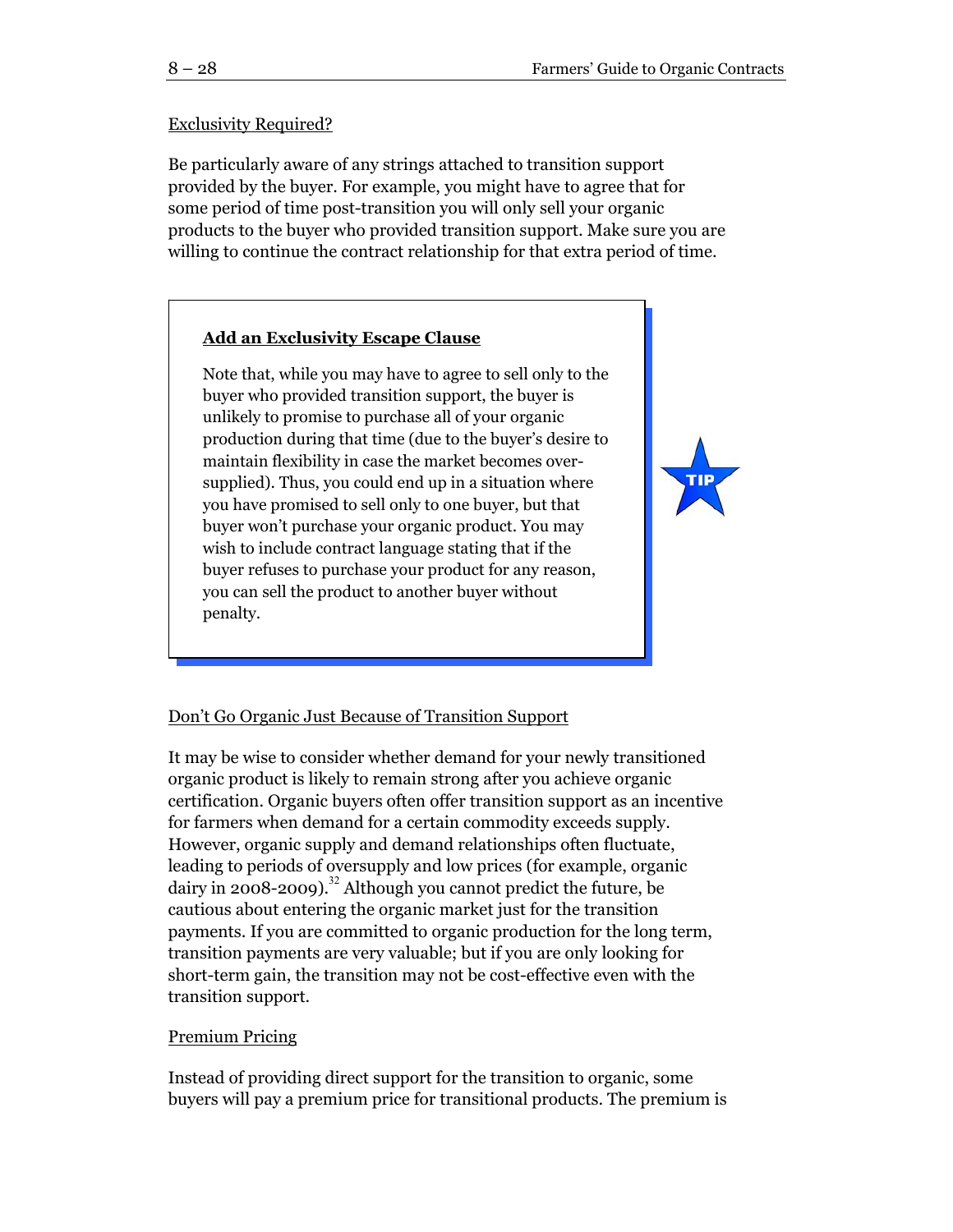unlikely to equal the organic premium that buyer offers, but would likely be higher than the conventional price. If your contract includes a transitional premium, the contract should make clear whether it is tied to the conventional price (conventional price plus some amount) or the organic price (organic price minus some amount). Depending on your transitional commodity, one formula may be significantly more profitable for you.

#### Verification of Transitional Status

Finally, does the contract address how your transitional status will be verified? You may wish to negotiate a verification process to protect yourself against any claim by the buyer that your farm is not making satisfactory progress in the transition. On the other hand, you may not want to make the transition process more difficult by adding additional paperwork requirements for yourself.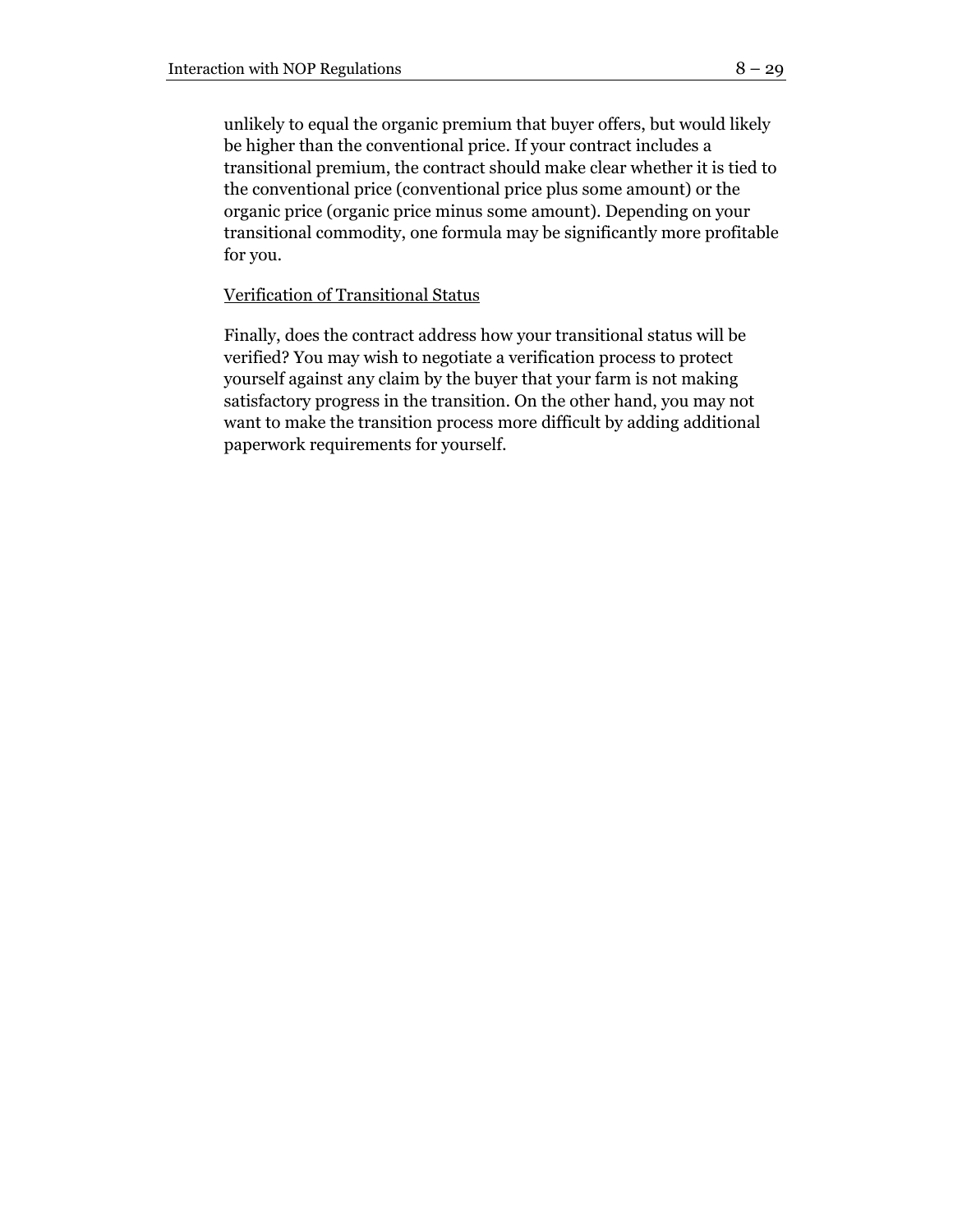#### **CHAPTER 8 — ENDNOTES**

- 1 See 7 C.F.R. §§ 205.662 (non-compliance), 205.663 (mediation), 205.681 (appeals) (2012).
- 2 See 7 C.F.R. § 205.681 (2012). There have been bills proposed in Congress that would change NOP enforcement procedures and eliminate the stay associated with an appeal. However, at the time this guide was printed, none of these proposals had been adopted.
- 3 See U.C.C. § 2-609 (1977) ("Right to Adequate Assurances").
- 4 See 7 C.F.R. § 205.671 (2012).
- 5 See 7 C.F.R. § 205.670(b) (2012).
- 6 See 7 C.F.R. §§ 205.2, 205.105, 205.272, 205.600, 205.602, 205.604 (2012).
- 7 See 7 C.F.R. § 205.2 (2012). The NOP regulations define "excluded methods" as: "[a] variety of methods used to genetically modify organisms or influence their growth and development by means that are not possible under natural conditions or processes and are not considered compatible with organic production. Such methods include cell fusion, microencapsulation and macroencapsulation, and recombinant DNA technology (including gene deletion, gene doubling, introducing a foreign gene, and changing the positions of genes when achieved by recombinant DNA technology). Such methods do not include the use of traditional breeding, conjugation, fermentation, hybridization, in vitro fertilization, or tissue culture." See Lynn A. Hayes, *Farmers' Guide to GMOs*, at 54 (Farmers' Legal Action Group, 2d ed. 2009), available at

http://flaginc.org/topics/pubs/arts/FGtoGMOs2009.pdf.

- 8 See 7 C.F.R. §§ 205.600-606 (2012).
- 9 See Center for Environmental Risk Assessment, *GM Crop Database*, available at http://cera-gmc.org/index.php?action=gm\_crop\_database.
- <sup>10</sup> See 7 C.F.R. § 205.2 (2012). The NOP regulations define "excluded methods" as: "[a] variety of methods used to genetically modify organisms or influence their growth and development by means that are not possible under natural conditions or processes and are not considered compatible with organic production. Such methods include cell fusion, microencapsulation and macroencapsulation, and recombinant DNA technology (including gene deletion, gene doubling, introducing a foreign gene, and changing the positions of genes when achieved by recombinant DNA technology). Such methods do not include the use of traditional breeding, conjugation, fermentation, hybridization, in vitro fertilization, or tissue culture." GMOs are deemed an "excluded method" in organic production. See Lynn A. Hayes, *Farmers' Guide to GMOs*, at 54 (Farmers' Legal Action Group, 2d ed. 2009), available at http://flaginc.org/topics/pubs/arts/FGtoGMOs2009.pdf.
- <sup>11</sup> See 7 C.F.R. § 205.272 (2012); see also Lynn A. Hayes, *Farmers' Guide to GMOs*, at 53-54 (Farmers' Legal Action Group, 2d ed. 2009), available at http://flaginc.org/topics/pubs/arts/FGtoGMOs2009.pdf.
- See Organic Seed Growers and Trade Ass'n v. Monsanto Co., 11 Civ. 2163 (NRB), 2012 WL 607560 (S.D.N.Y. February 24, 2012).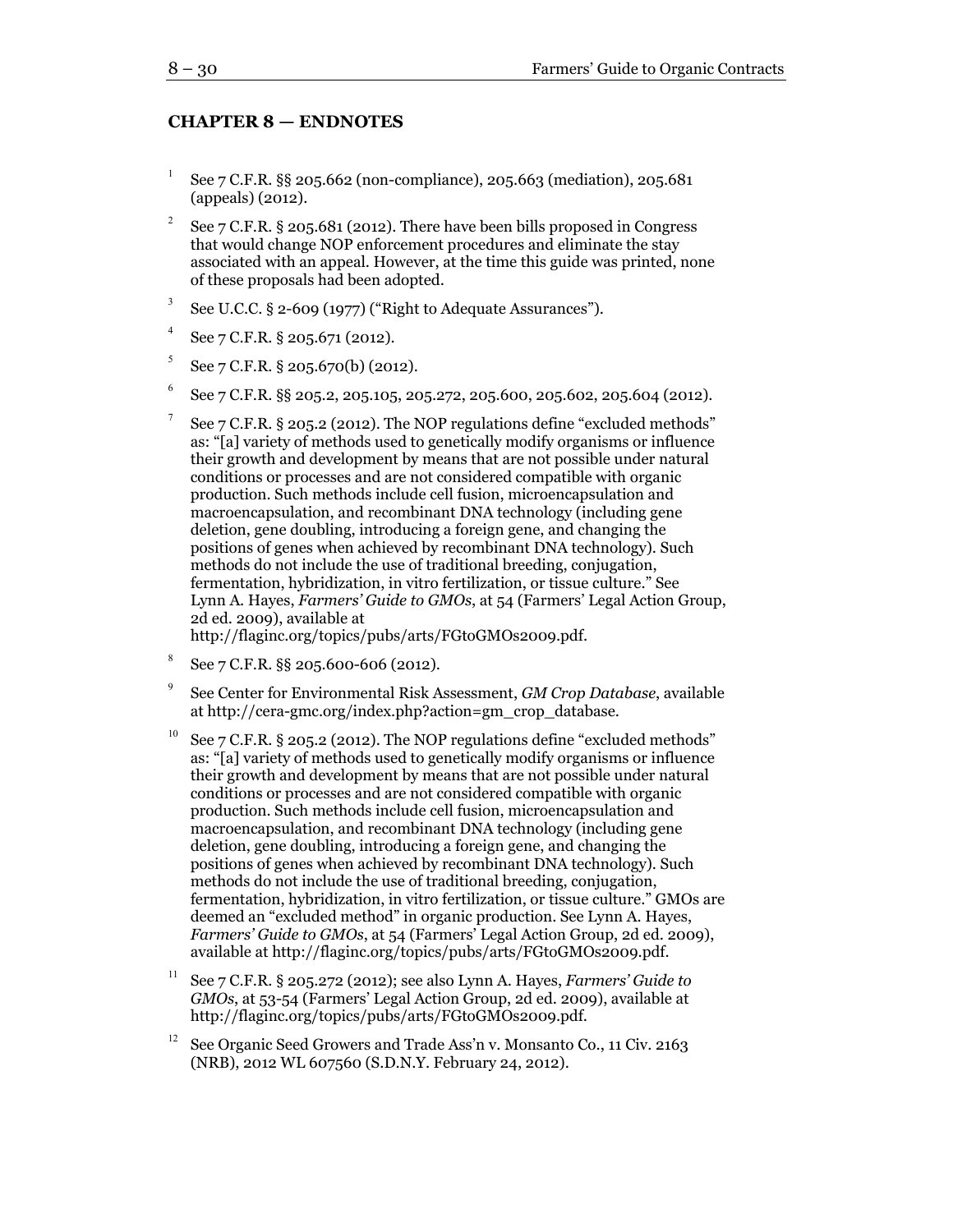- <sup>13</sup> Non-GMO Project, *GMO Testing Guidelines* (2012), available at http://www.nongmoproject.org/industry/about-gmo-testing/guidelines/.
- <sup>14</sup> See Jim Riddle, *GMO Contamination Protection: What Does it Take?*, available at http://swroc.cfans.umn.edu/prod/groups/cfans/@pub/@cfans/@swroc/doc uments/article/cfans\_article\_390283.pdf.
- <sup>15</sup> See 7 C.F.R. §§ 205.201, 205.272 (2012).
- <sup>16</sup> See 7 C.F.R. §§ 205.201, 205.272 (2012).
- <sup>17</sup> See National Sustainable Agriculture Information Service (ATTRA), *Forms, Documents and Sample Letters for Organic Producers* (2005), available at https://attra.ncat.org/attra-pub/viewhtml.php?id=170 (providing templates for equipment cleaning log, clean transport affidavit, buffer crop disposition records, sample neighbor notification letter, and adjoining land use verification). If the contract requires you to maintain an equipment clean-out log, the ATTRA website has a free template for download at https://attra.ncat.org/attra-pub/OrganicFieldDocForms/1P.xls.
- <sup>18</sup> See 7 C.F.R. §§ 205.240, 205.2 (2012).
- <sup>19</sup> See 7 C.F.R. § 205.239 (2012).
- <sup>20</sup> See 7 C.F.R. § 205.239 (2012).
- <sup>21</sup> See 7 C.F.R. §§ 205.2 (commercially available), 205.204 (seeds and planting stock practice standard) (2012).
- <sup>22</sup> This is sometimes informally referred to the "3-source" rule—meaning that you should document that you attempted to obtain organic seed from three sources prior to deeming the organic seed commercially unavailable. However, the NOP regulations make no reference to the number of organic sources required; it could be more or less than three, depending on the circumstances.
- <sup>23</sup> See 7 C.F.R. § 205.204(a) (2012).
- <sup>24</sup> See National Sustainable Agriculture Information Service (ATTRA), *Forms, Documents and Sample Letters for Organic Producers* (2005), available at https://attra.ncat.org/attra-pub/viewhtml.php?id=170.
- <sup>25</sup> See 7 C.F.R. § 205.504(b)(5) (2012). Entities seeking organic certifier accreditation must submit the following: "A copy of the procedures to be used, including any fees to be assessed, for making the following information available to any member of the public upon request: (i) Certification certificates issued during the current and 3 preceding calendar years; (ii) A list of producers and handlers whose operations it has certified, including for each the name of the operation, type(s) of operation, products produced, and the effective date of the certification, during the current and 3 preceding calendar years; (iii) The results of laboratory analyses for residues of pesticides and other prohibited substances conducted during the current and 3 preceding calendar years; and (iv) Other business information as permitted in writing by the producer or handler."
- See 7 C.F.R. § 205.501(a)(10) (2012); see also National Organic Program, Instruction, *Disclosure of Information Concerning Operations Certified*